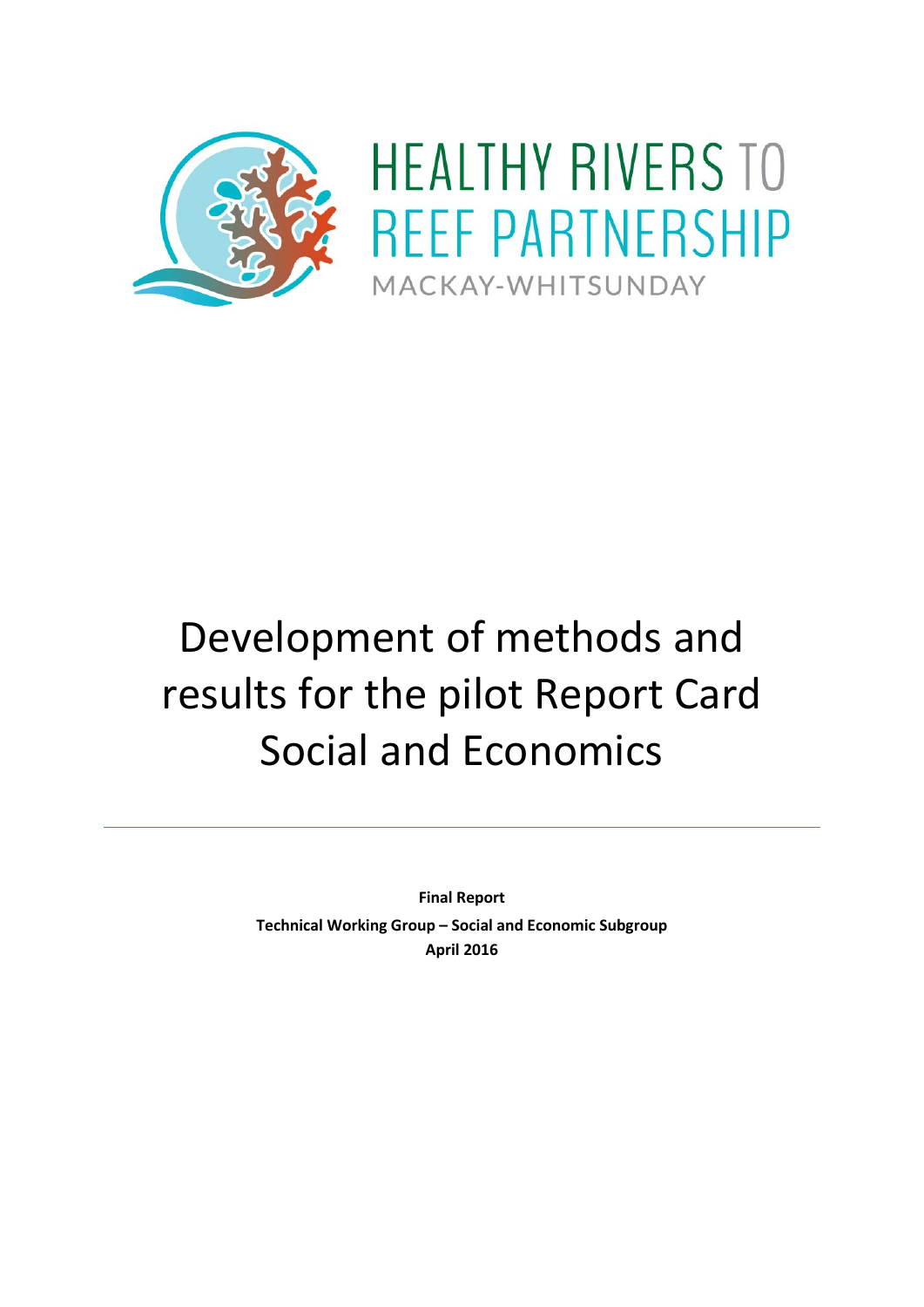

## **Table of Contents**

| 1.     |                                                                            |
|--------|----------------------------------------------------------------------------|
| 1.1.   |                                                                            |
| 1.2.   | Mackay-Whitsunday Healthy Rivers to Reef Report Card Geographic Scope1     |
| 2.     |                                                                            |
| 2.1.   |                                                                            |
| 2.2.   | Background to Social and Economic Monitoring for the Great Barrier Reef  3 |
| 3.     |                                                                            |
| 3.1.   |                                                                            |
| 3.2.   |                                                                            |
| 4.     |                                                                            |
| 4.1.   |                                                                            |
| 4.2.   |                                                                            |
| 4.3.   |                                                                            |
| 5.     |                                                                            |
| 6.     |                                                                            |
| 6.1.   |                                                                            |
| 6.2.   |                                                                            |
| 7.     |                                                                            |
| 7.1.   |                                                                            |
| 7.1.1. |                                                                            |
| 7.1.2. |                                                                            |
| 7.2.   |                                                                            |
| 7.3.   |                                                                            |
| 8.     |                                                                            |
| 8.1.   |                                                                            |
| 9.     |                                                                            |
|        |                                                                            |
|        |                                                                            |
|        |                                                                            |
|        |                                                                            |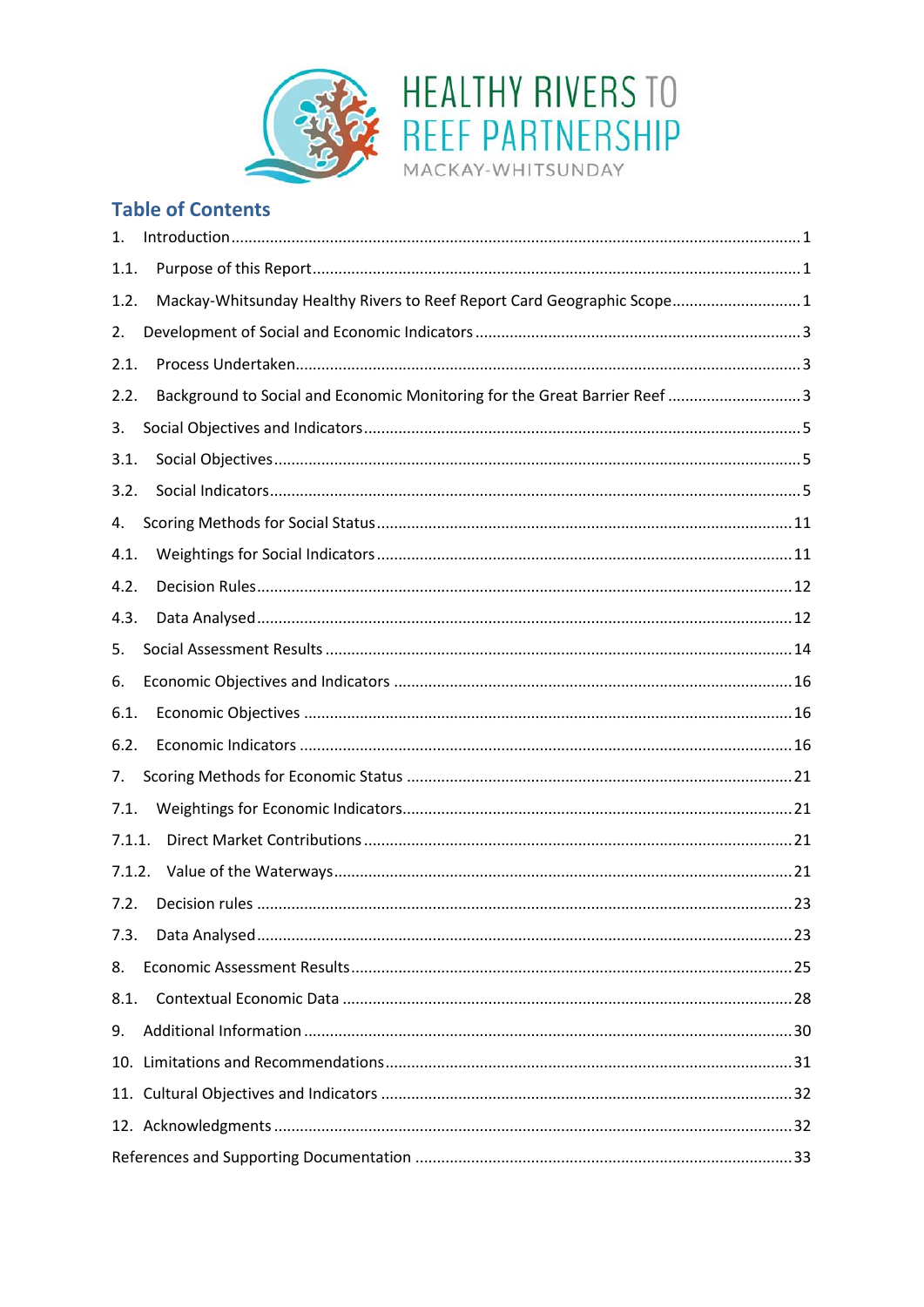

#### **1. Introduction**

#### **1.1. Purpose of this Report**

The primary purposes of this report are to document the process undertaken to develop the social and economic indicators and methods for the pilot Mackay-Whitsunday report card, and to document the results generated for the pilot report card through these assessments. This report provides further detail to that which is displayed within the pilot report card.

This document will complement similar documents reporting on the results of the other report card components:

- Stewardship;
- Freshwater environment;
- Estuarine environment; and
- **Inshore and offshore marine environment.**

For further information on the report card, and objectives and indicators, refer to the Program Design: Pilot Report Card document.

## **1.2. Mackay-Whitsunday Healthy Rivers to Reef Report Card Geographic Scope**

The region assessed in the pilot report card extends from Home Hill in the north to Flaggy Rock Creek in the south [\(Figure 1\)](#page-3-0), including the freshwater environment and the marine environment to the eastern boundary of the Great Barrier Reef (GBR) Marine Park. There are three local government areas (LGAs) covered within this geographic scope – Whitsunday Regional Council, Mackay Regional Council, and a small portion of Isaac Regional Council.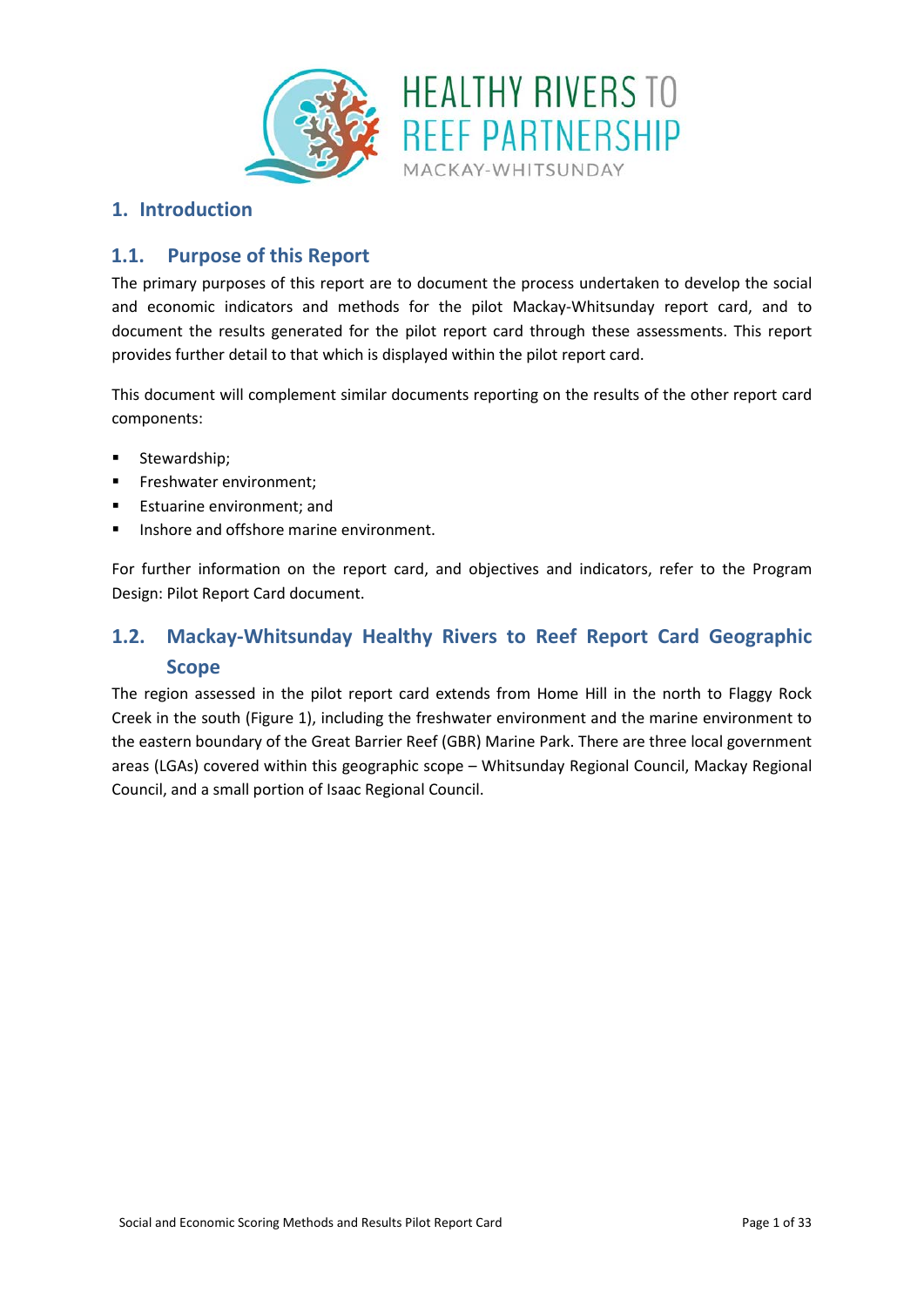

<span id="page-3-0"></span>**Figure 1. Geographic scope of the Mackay-Whitsunday report card.**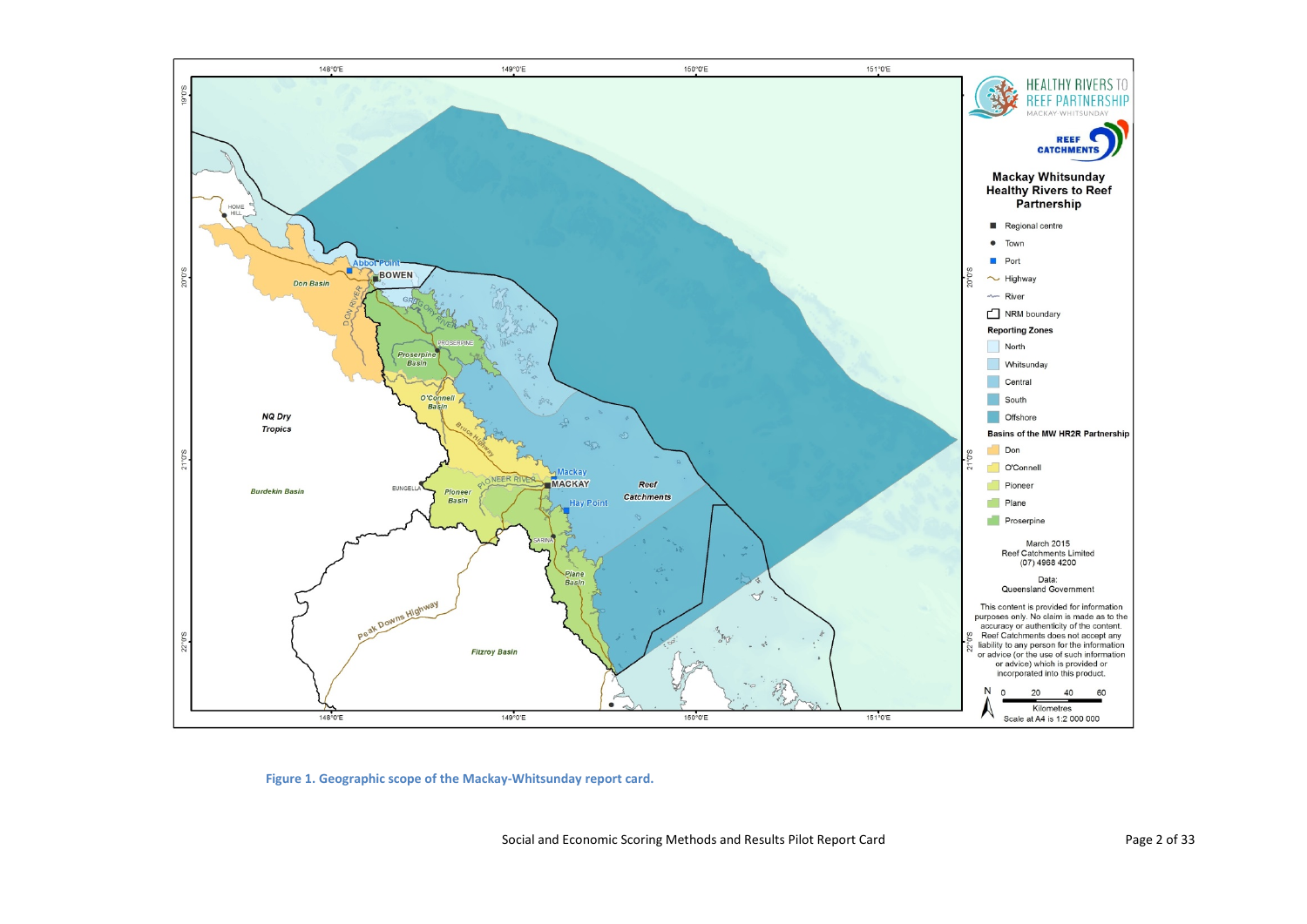![](_page_4_Picture_0.jpeg)

### **2. Development of Social and Economic Indicators**

#### **2.1. Process Undertaken**

The process undertaken to develop the social and economic indicators for the report card involved a team of social scientists and economists who had recently been involved in short and long term projects in the region and in the development of similar report cards.

An assessment of indicators used in similar projects and other report cards was conducted to determine which indicators may be important in the Mackay-Whitsunday region, relevant to the report card objectives, and appropriate for inclusion in a report card. Based on this assessment it was anticipated that the majority (approximately 70%) of indicators (core survey questions) would be drawn from the GBR Social and Economic Long Term Monitoring Program (SELTMP) including the National Environmental Research Program (NERP) 10.1 and 10.2 projects. These studies include a multitude of survey data which can be extracted for the relevant post codes in the Mackay-Whitsunday reporting region.

The remaining 30% of data would be developed specific to the Mackay-Whitsunday region and obtained through a new survey in the 2015-16 financial year with focus on the freshwater systems and filling any identified gaps. Data from the latest national census and from the Australian Bureau of Statistics (ABS) was also be drawn upon, as well as a range of other data sources for economic measures.

The data collated from existing studies and surveys can also be combined with any additional works to enable the provision of a report card score. The scores used a five-point system, ranging from "Very Good" through to "Good", "Moderate", "Poor", and "Very Poor".

Social and economic scores were not split based on the environmental reporting zones in the pilot report card (freshwater, estuarine and marine inshore and offshore). The reporting zones for social and economic scores aligned with the LGAs within the geographic scope of the report card – Mackay Regional Council (MRC), Whitsunday Regional Council (WRC), and the relevant proportion of the Isaac Regional Council (IRC). It was intended that there would be a social score and coaster, and an economic score and coaster presented for each of the three LGAs.

## <span id="page-4-0"></span>**2.2. Background to Social and Economic Monitoring for the Great Barrier Reef**

Two NERP funded projects (Projects 10.1 and 10.2) were designed to analyse and describe conditions and trends relative to the human aspects of the GBR to enable better decision-making, with a key objective being to act as a reference point or 'repository' for all regional social and economic datasets (Marshall et al. 2013; Stoeckl et al. 2014).

The design for NERP Project 10.1 included:

Engagement with industry, government, and community to identify their monitoring needs;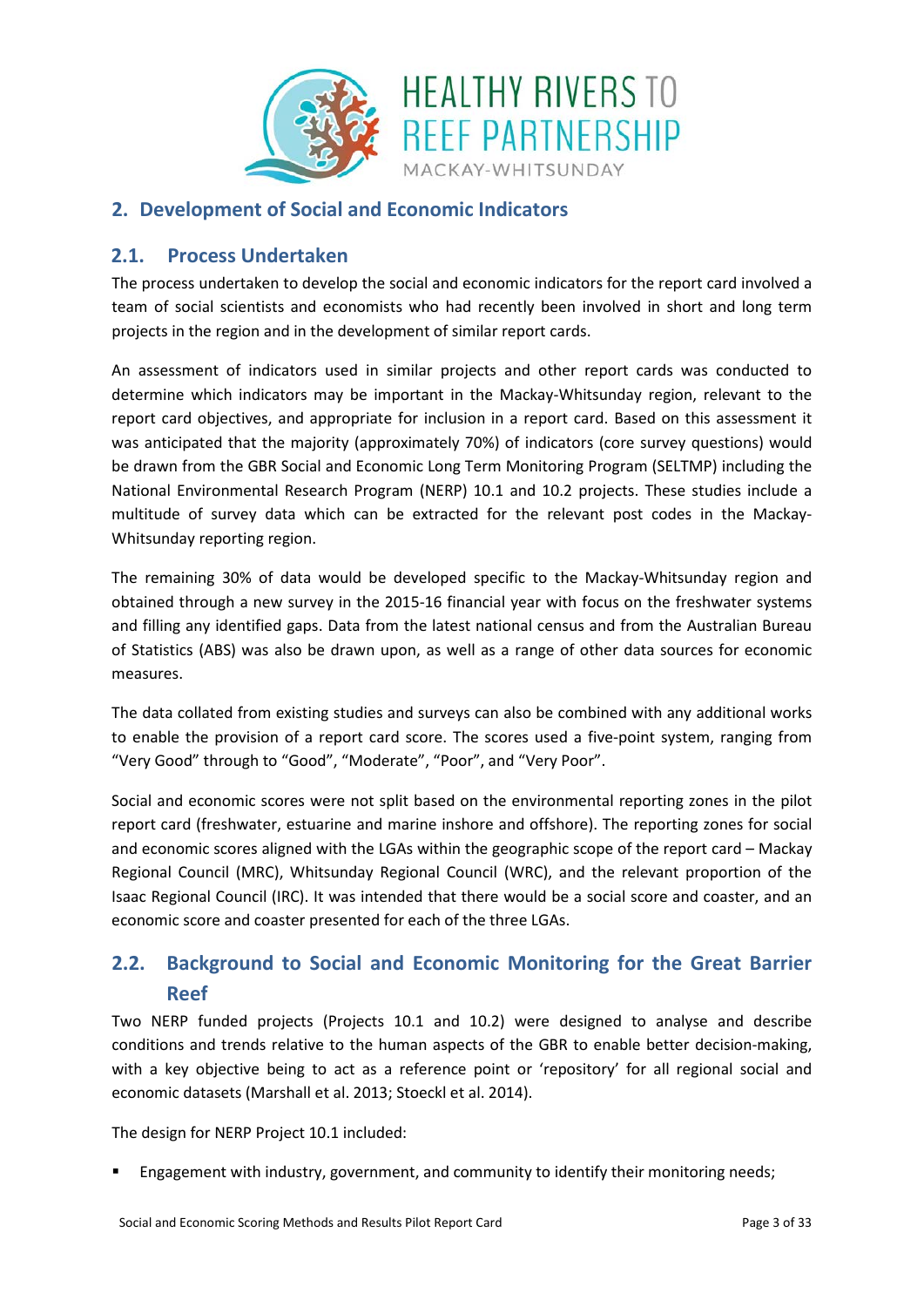![](_page_5_Picture_0.jpeg)

- Development of a conceptual framework to guide the choice of data to be collected;
- **IDENTIFICATED IS A LOCATE THE EXISTING THE EXISTING THE EXISTENCE IS A LOCATE THE EXISTENCE ISL I**
- Development of a survey addressing the gaps in knowledge;
- Administration of (five similar) surveys (over 8000 in total) to local and national residents, tourists, tourism operators and commercial fishers; and
- Presentation of preliminary results to working group members to identify key findings and better understand how the data will be used by different groups.

NERP Project 10.2 trialled a new method for assessing the total economic value of the Great Barrier Reef by determining how much the Reef contributes to a person's overall 'quality of life'. The study was conducted using the following steps:

- **IDENTIFY IDENTIFY IS A LOCATE THE META** Identification of community benefits derived from the Reef and catchment;
- Administration of mailed surveys and face-to-face surveys of over 3000 catchment residents and Reef visitors;
- **EXEDENTIFY Asking survey respondents to rank the importance of nine groups of community benefits;**
- Identification of the relative value of these nine benefits through the ranking process;
- Benchmarking known market values associated with Reef and catchment industries (e.g. economic value of jobs and income); and
- Calculation of the total value of all benefits relative to benchmark market values.

Further detail on the methodology used for the NERP funded projects (relevant to the Mackay-Whitsunday report card) can be found in Marshall et al. (2013), Bohensky et al. (2014), Pascoe et al. (2014) and Stoeckl et al. (2014).

The assessment of data available through these projects determined there was already an abundance of relevant information regarding the health of waterways in the Mackay-Whitsunday region. It was decided that this data should be incorporated and heavily relied upon for the Mackay-Whitsunday pilot report card. This approach aligns with the overall aim of the Partnership to build upon, complement, and enhance existing efforts of members. Additionally, it also supports the key objective of the NERP Projects to act as a reference point for regional social and economic datasets.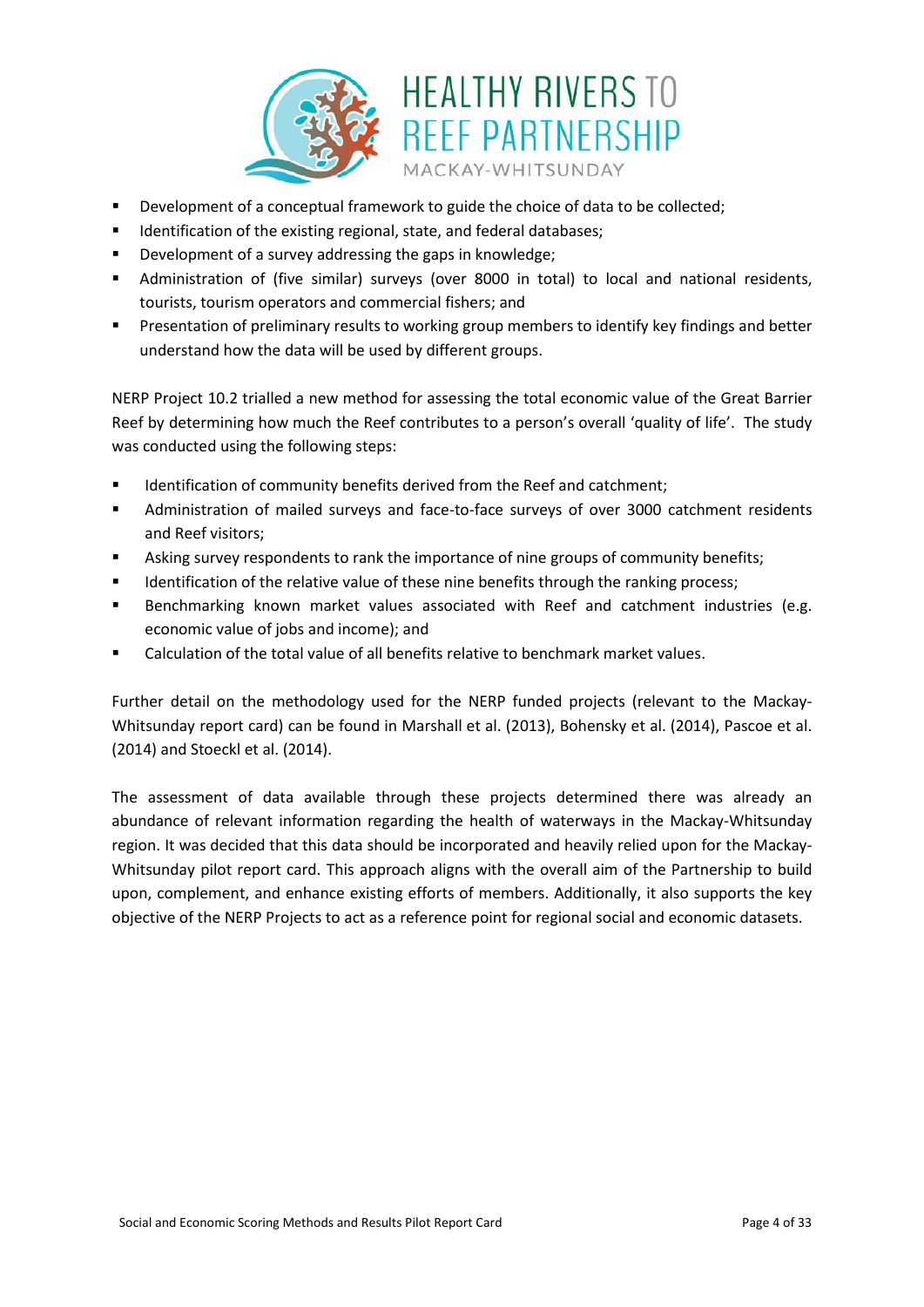![](_page_6_Picture_0.jpeg)

## **3. Social Objectives and Indicators**

#### **3.1. Social Objectives**

In supporting the Partnership's vision of "Healthy rivers and Reef contributing to a prosperous region where people live, work, and play", the main purpose of the report card is to bring together the best available information for the evaluation of the condition of the region's waterways' in terms of their environmental, social, cultural, and economic values. An assessment of the region's ecosystem health, and how this is reflected in the region's prosperity, is achieved by assessing a range of key indicators representative of these values.

The social objectives for the pilot report card are:

- Provide local communities with the latest available information about the current condition of their waterways and ecosystem health and the link to on-ground management practices;
- Gauge the stewardship of key industries and communities in the region, as they relate to the waterways;
- Assess and monitor trends of the satisfaction of the community regarding the waterways in the region and their experiences associated with these waterways;
- Assess and monitor trends of the satisfaction of the community regarding the management and decision-making of waterways in the region; and
- Assess and monitor trends in the perception the local community hold on the health of the waterways in the region.

#### **3.2. Social Indicators**

The grade for social health was largely determined through existing data derived from two very large NERP funded projects; NERP Project 10.1 and NERP 10.2 (see Section [2.2\)](#page-4-0). It is noted there are gaps in this data that will be required to be filled in order to present a complete picture of the social health of the Mackay-Whitsunday region.

The data used in the social assessment relates to community satisfaction across a number of aspects of the waterways and waterway health (where  $A =$  very good;  $E =$  very poor), including:

- Satisfaction with experiences (*experiences*);
- Satisfaction with waterway health (*waterway health)*;
- Satisfaction with management of waterways (*management)*;
- Satisfaction with access to waterways (*access)*; and
- Satisfaction with decisions and opportunities to contribute to decision-making (*decisionmaking)*.

See [Figure 2](#page-7-0) below for an example of the coaster included in the pilot report card. Survey questions that provided data for the assessment and results are shown i[n Table 1.](#page-8-0)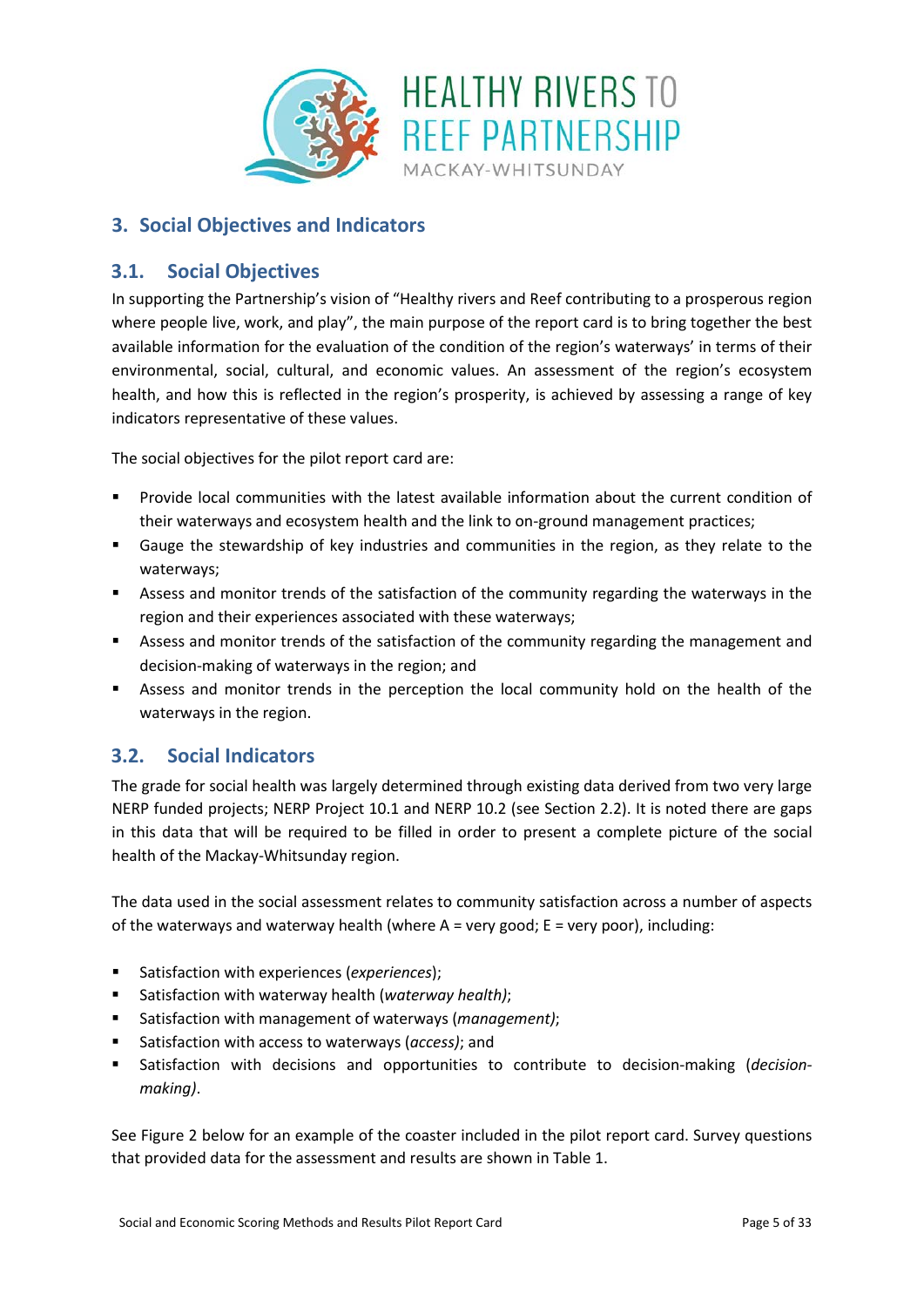![](_page_7_Picture_0.jpeg)

![](_page_7_Figure_1.jpeg)

<span id="page-7-0"></span>**Figure 2. Coaster and indicators for the three social zones for the pilot report card (colours are arbitrarily assigned).**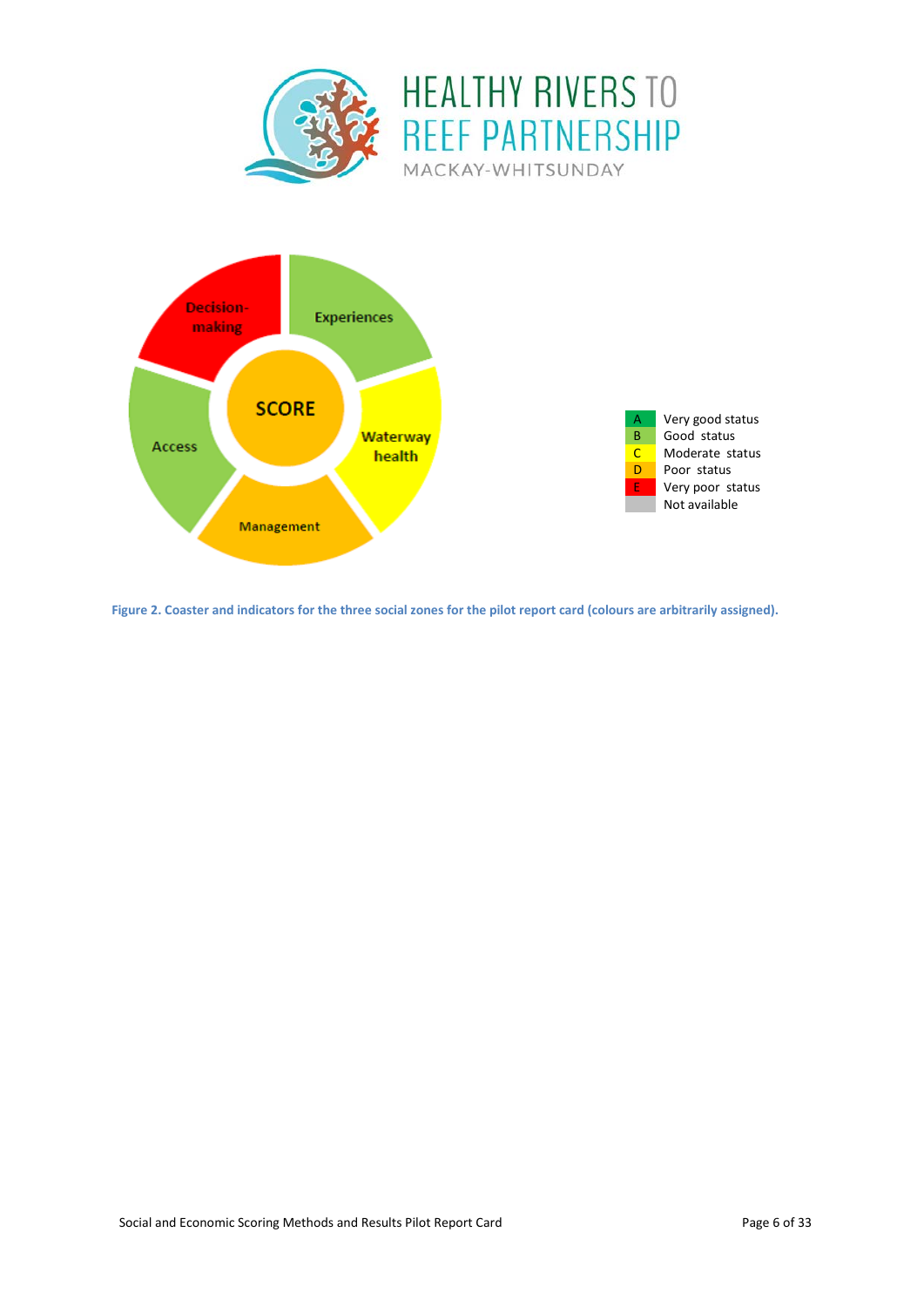![](_page_8_Picture_0.jpeg)

**Table 1. Social survey questions drawn upon to provide data for the social indicators.**

NB: Unless specifically stated, the term "waterways" will be used and refers to freshwater creeks and rivers, estuarine environments, and wetlands within the five nominated basins, and the inshore and offshore marine environment. "New Survey" indicates a question that was not included in NERP 10.1 or 10.2 surveys and thus not included in the pilot report card; these questions will be included in future surveys.

<span id="page-8-0"></span>

| Indicator       | <b>Survey question</b>                                                                                                                         | Data source      |
|-----------------|------------------------------------------------------------------------------------------------------------------------------------------------|------------------|
| Waterway health | How satisfied are you with the status/health of the region's freshwater waterways - without visible rubbish (bottles, plastic)?<br>$\Box V.$   | New survey       |
|                 | satisfied $\square$ Satisfied $\square$ Neutral $\square$ Unsatisfied $\square$ V. unsatisfied $\square$ N/A                                   |                  |
| Waterway health | How satisfied are you with the status/health of the region's freshwater waterways - undeveloped and uncrowded?                                 | New survey       |
|                 | $\Box$ V. satisfied $\Box$ Satisfied $\Box$ Neutral $\Box$ Unsatisfied $\Box$ V. unsatisfied $\Box$ N/A                                        |                  |
| Waterway health | How satisfied are you with the overall status/health of your local waterway?                                                                   | New survey       |
|                 | $\Box$ V. satisfied $\Box$ Satisfied $\Box$ Neutral $\Box$ Unsatisfied $\Box$ V. unsatisfied $\Box$ N/A                                        |                  |
| Waterway health | How satisfied are you with the status/health of the region's freshwater fish?                                                                  | New survey       |
|                 | $\n  QV.$ satisfied $\Box$ Satisfied $\Box$ Neutral $\Box$ Unsatisfied $\Box$ V. unsatisfied $\Box$ N/A                                        |                  |
| Waterway health | How satisfied are you with the status/health of the region's freshwater waterways - clear water (with good underwater visibility)?<br>$\Box V$ | New survey       |
|                 | satisfied <b>Satisfied ONeutral OUnsatisfied OV. unsatisfied ON/A</b>                                                                          |                  |
| Waterway health | How satisfied are you with the status/health of the region's mangroves and wetlands?                                                           | <b>NERP 10.2</b> |
|                 | $\n  QV.$ satisfied $\n  QSatisfied$ $\n  QNeutral$ $QV.$ unsatisfied $QN/A$                                                                   |                  |
| Waterway health | How satisfied are you with the status/health of the region's beaches and islands - without visible rubbish (bottles, plastic)?                 | <b>NERP 10.2</b> |
|                 | $\Box$ V. satisfied $\Box$ Satisfied $\Box$ Neutral $\Box$ Unsatisfied $\Box$ V. unsatisfied $\Box$ N/A                                        |                  |
| Waterway health | How satisfied are you with the status/health of the region's beaches and islands - undeveloped and uncrowded?                                  | <b>NERP 10.2</b> |
|                 | $\n  QV.$ satisfied $\n  QSatisfied$ $\n  QNeutral$ $QV.$ unsatisfied $QN/A$                                                                   |                  |
| Waterway health | How satisfied are you with the status/health of the region's coral reefs?                                                                      | <b>NERP 10.2</b> |
|                 | $\Box$ V. satisfied $\Box$ Satisfied $\Box$ Neutral $\Box$ Unsatisfied $\Box$ V. unsatisfied $\Box$ N/A                                        |                  |
| Waterway health | How satisfied are you with the status/health of the region's reef fish?                                                                        | <b>NERP 10.2</b> |
|                 | $\Box$ V. satisfied $\Box$ Satisfied $\Box$ Neutral $\Box$ Unsatisfied $\Box$ V. unsatisfied $\Box$ N/A                                        |                  |
| Waterway health | How satisfied are you with the status/health of the region's iconic marine species (whales, dugongs, turtles)?                                 | <b>NERP 10.2</b> |
|                 | $\Box$ V. satisfied $\Box$ Satisfied $\Box$ Neutral $\Box$ Unsatisfied $\Box$ V. unsatisfied $\Box$ N/A                                        |                  |
| Waterway health | How satisfied are you with the status/health of the region's oceans - clear water (with good underwater visibility)?                           | <b>NERP 10.2</b> |
|                 | $\Box$ V. satisfied $\Box$ Satisfied $\Box$ Neutral $\Box$ Unsatisfied $\Box$ V. unsatisfied $\Box$ N/A                                        |                  |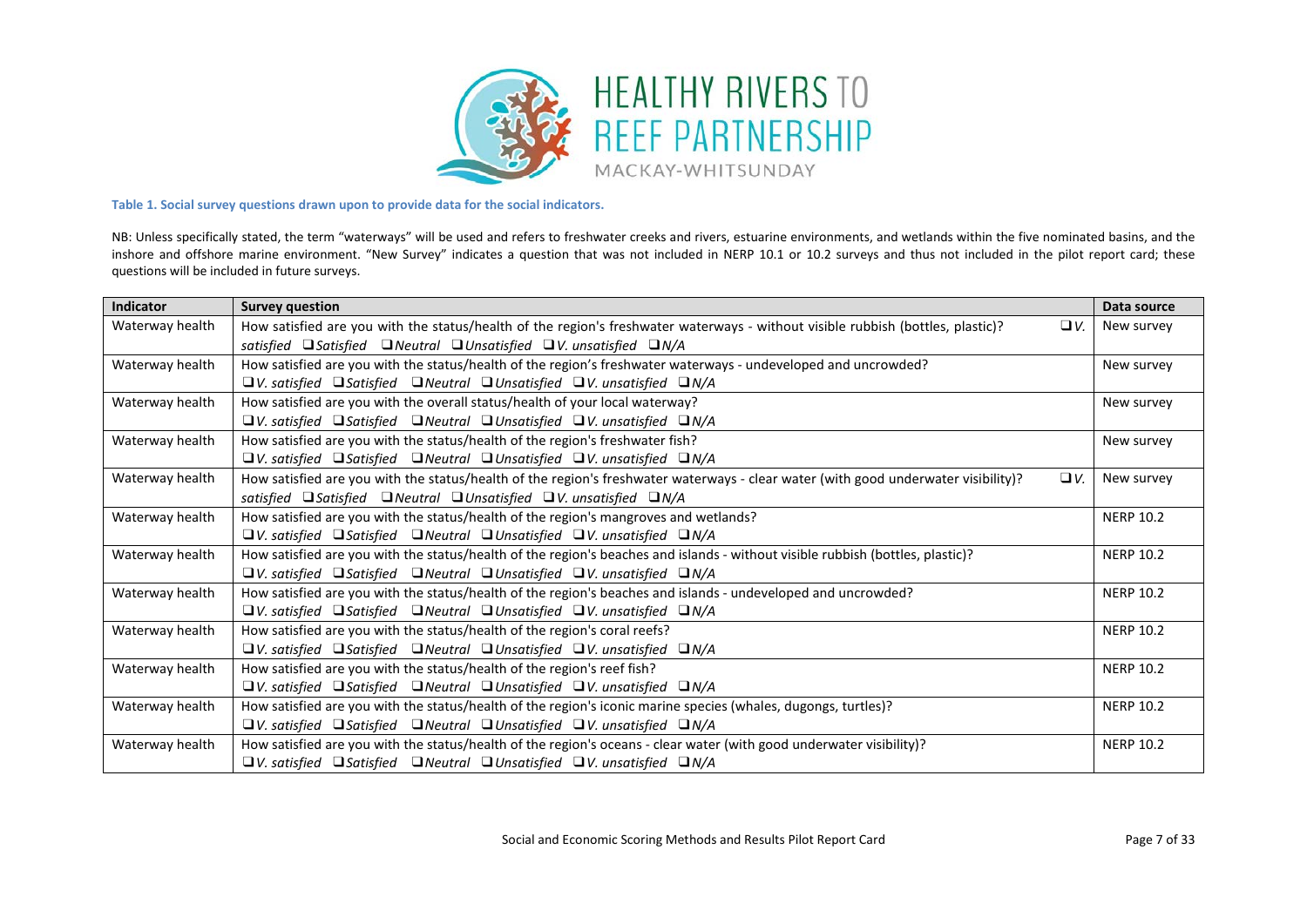![](_page_9_Picture_0.jpeg)

## **HEALTHY RIVERS TO REEF PARTNERSHIP**

MACKAY-WHITSUNDAY

| Management                                                        | <b>NERP 10.1</b>                                                                                                                                   |                  |  |  |
|-------------------------------------------------------------------|----------------------------------------------------------------------------------------------------------------------------------------------------|------------------|--|--|
|                                                                   | $\Box$ V. strongly disagree $\Box$ Strongly disagree $\Box$ Disagree $\Box$ Slightly disagree $\Box$ V. slightly disagree $\Box$ V. slightly agree |                  |  |  |
|                                                                   | $\Box$ Slightly agree $\Box$ Agree $\Box$ Strongly agree $\Box$ V. strongly agree $\Box$ Don't know                                                |                  |  |  |
| Management                                                        | I feel confident that the region's freshwater waterways are well managed                                                                           | New survey       |  |  |
|                                                                   | $\Box$ V. strongly disagree $\Box$ Strongly disagree $\Box$ Disagree $\Box$ Slightly disagree $\Box$ V. slightly disagree $\Box$ V. slightly agree |                  |  |  |
|                                                                   | $\Box$ Slightly agree $\Box$ Agree $\Box$ Strongly agree $\Box$ V. strongly agree $\Box$ Don't know                                                |                  |  |  |
| Management                                                        | I support the current rules and regulations that affect access and use of the GBR                                                                  | <b>NERP 10.1</b> |  |  |
|                                                                   | 1 (Very strongly disagree) to 10 (Very strongly agree)                                                                                             |                  |  |  |
| Management                                                        | I support the current rules and regulations that affect access and use of the region's freshwater waterways                                        | New survey       |  |  |
|                                                                   | 1 (Very strongly disagree) to 10 (Very strongly agree)                                                                                             |                  |  |  |
| Access                                                            | The amount of debris and litter in the GBR affects my access                                                                                       | New survey       |  |  |
|                                                                   | 1 (Very strongly disagree) to 10 (Very strongly agree)                                                                                             |                  |  |  |
| Access                                                            | I do NOT have fair access to the GBR compared to other user groups                                                                                 | <b>NERP 10.1</b> |  |  |
|                                                                   | 1 (Very strongly disagree) to 10 (Very strongly agree)                                                                                             |                  |  |  |
| Access                                                            | The water quality in the waterways has not affected how often I use the area in the last 12 months                                                 | New survey       |  |  |
| Decision-making<br>It is NOT my responsibility to protect the GBR |                                                                                                                                                    | <b>NERP 10.1</b> |  |  |
|                                                                   | $\Box$ V. strongly disagree $\Box$ Strongly disagree $\Box$ Disagree $\Box$ Slightly disagree $\Box$ V. slightly disagree $\Box$ V. slightly agree |                  |  |  |
|                                                                   | <b>□Slightly agree</b> □Agree □Strongly agree □V. strongly agree □Don't know                                                                       |                  |  |  |
| Decision-making                                                   | Coastal residents should take steps to reduce their impacts on the GBR                                                                             |                  |  |  |
|                                                                   | 1 (Very strongly disagree) to 10 (Very strongly agree)                                                                                             |                  |  |  |
| Decision-making                                                   | It is the responsibility of all Australians to protect the GBR                                                                                     | <b>NERP 10.1</b> |  |  |
|                                                                   | $\Box$ V. strongly disagree $\Box$ Strongly disagree $\Box$ Disagree $\Box$ Slightly disagree $\Box$ V. slightly disagree $\Box$ V. slightly agree |                  |  |  |
|                                                                   | $\Box$ Slightly agree $\Box$ Agree $\Box$ Strongly agree $\Box$ V. strongly agree $\Box$ Don't know                                                |                  |  |  |
| Decision-making                                                   | I have the necessary knowledge and skills to reduce any impact that I might have on the GBR                                                        | <b>NERP 10.1</b> |  |  |
|                                                                   | $\Box$ V. strongly disagree $\Box$ Strongly disagree $\Box$ Disagree $\Box$ Slightly disagree $\Box$ V. slightly disagree $\Box$ V. slightly agree |                  |  |  |
|                                                                   | $\Box$ Slightly agree $\Box$ Agree $\Box$ Strongly agree $\Box$ V. strongly agree $\Box$ Don't know                                                |                  |  |  |
| Decision-making                                                   | I do not have the time and opportunity required to reduce any impact that I might have on the GBR                                                  | <b>NERP 10.1</b> |  |  |
|                                                                   | $\Box$ V. strongly disagree $\Box$ Strongly disagree $\Box$ Disagree $\Box$ Slightly disagree $\Box$ V. slightly disagree $\Box$ V. slightly agree |                  |  |  |
|                                                                   | $\Box$ Slightly agree $\Box$ Agree $\Box$ Strongly agree $\Box$ V. strongly agree $\Box$ Don't know                                                |                  |  |  |
| Decision-making                                                   | It is too expensive for me to reduce any impact I might have on the GBR                                                                            | <b>NERP 10.1</b> |  |  |
|                                                                   | $\Box$ V. strongly disagree $\Box$ Strongly disagree $\Box$ Disagree $\Box$ Slightly disagree $\Box$ V. slightly disagree $\Box$ V. slightly agree |                  |  |  |
|                                                                   | $\Box$ Slightly agree $\Box$ Agree $\Box$ Strongly agree $\Box$ V. strongly agree $\Box$ Don't know                                                |                  |  |  |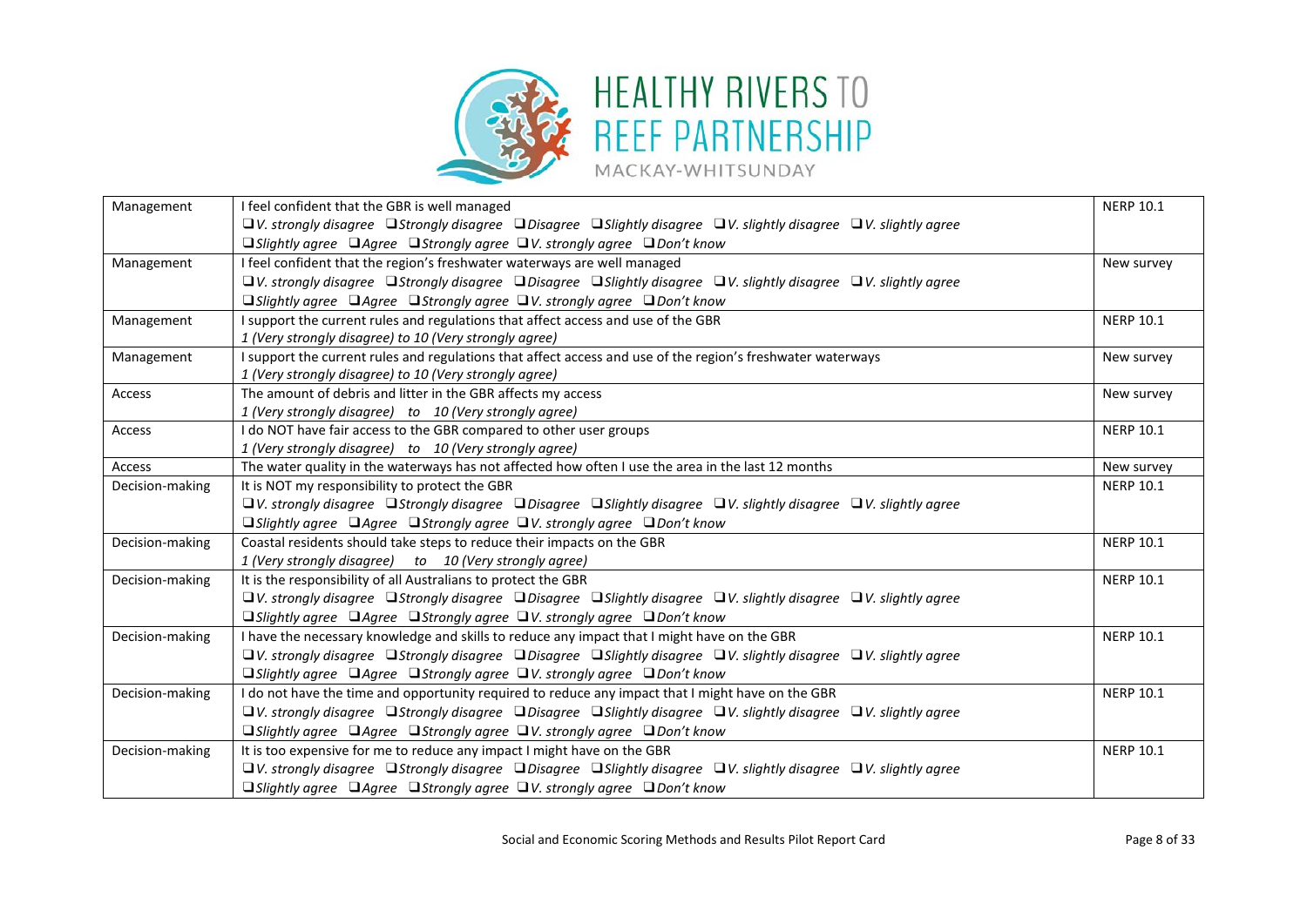![](_page_10_Picture_0.jpeg)

## **HEALTHY RIVERS TO REEF PARTNERSHIP**

MACKAY-WHITSUNDAY

| Decision-making | It is NOT my responsibility to protect the freshwater waterways in the region                                                                                                  |               |
|-----------------|--------------------------------------------------------------------------------------------------------------------------------------------------------------------------------|---------------|
|                 | $\Box$ V. strongly disagree $\Box$ Strongly disagree $\Box$ Disagree $\Box$ Slightly disagree $\Box$ V. slightly agree $\Box$ V. slightly agree                                |               |
|                 | $\Box$ Slightly agree $\Box$ Agree $\Box$ Strongly agree $\Box$ V. strongly agree $\Box$ Don't know                                                                            |               |
| Decision-making | I have the necessary knowledge and skills to reduce any impact that I might have on the region's freshwater waterways                                                          | New survey    |
|                 | $\Box$ V. strongly disagree $\Box$ Strongly disagree $\Box$ Disagree $\Box$ Slightly disagree $\Box$ V. slightly disagree $\Box$ V. slightly agree                             |               |
|                 | $\Box$ Slightly agree $\Box$ Agree $\Box$ Strongly agree $\Box$ V. strongly agree $\Box$ Don't know                                                                            |               |
| Decision-making | I do not have the time and opportunity required to reduce any impact that I might have on the region's freshwater waterways                                                    | New survey    |
|                 | $\Box$ V. strongly disagree $\Box$ Strongly disagree $\Box$ Disagree $\Box$ Slightly disagree $\Box$ V. slightly disagree $\Box$ V. slightly agree                             |               |
|                 | $\Box$ Slightly agree $\Box$ Agree $\Box$ Strongly agree $\Box$ V. strongly agree $\Box$ Don't know                                                                            |               |
| Decision-making | It is too expensive for me to reduce any impact I might have on the region's freshwater waterways                                                                              | New survey    |
|                 | $\Box$ V. strongly disagree $\Box$ Strongly disagree $\Box$ Disagree $\Box$ Slightly disagree $\Box$ V. slightly disagree $\Box$ V. slightly agree                             |               |
|                 | $\Box$ Slightly agree $\Box$ Agree $\Box$ Strongly agree $\Box$ V. strongly agree $\Box$ Don't know                                                                            |               |
| Experience      | How satisfied have you been with your visit with friends/relatives or the success of your business trip?                                                                       | NERP $10.2 -$ |
|                 | $\Box$ V. satisfied $\Box$ Satisfied $\Box$ Neutral $\Box$ Unsatisfied $\Box$ V. unsatisfied $\Box$ N/A $\Box$ I have not been here long enough to assess                      | tourists only |
| Experience      | How satisfied have you been with your visit to the freshwater waterways in the region?                                                                                         | New survey    |
|                 | $\square$ V. satisfied $\square$ Satisfied $\square$ Neutral $\square$ Unsatisfied $\square$ V. unsatisfied $\square$ N/A $\square$ I have not been here long enough to assess |               |
| Experience      | How satisfied have you been with your experiences eating local seafood?                                                                                                        |               |
|                 | $\Box$ V. satisfied $\Box$ Satisfied $\Box$ Neutral $\Box$ Unsatisfied $\Box$ V. unsatisfied $\Box$ N/A $\Box$ I have not been here long enough to assess                      | tourists only |
| Experience      | How satisfied have you been with your experiences fishing, spear-fishing, or crabbing?                                                                                         |               |
|                 | $\Box$ V. satisfied $\Box$ Satisfied $\Box$ Neutral $\Box$ Unsatisfied $\Box$ V. unsatisfied $\Box$ N/A $\Box$ I have not been here long enough to assess                      | tourists only |
| Experience      | How satisfied have you been with your experiences fishing, spear-fishing, or crabbing in the freshwater waterways?                                                             |               |
|                 | $\Box$ V. satisfied $\Box$ Satisfied $\Box$ Neutral $\Box$ Unsatisfied $\Box$ V. unsatisfied $\Box$ N/A $\Box$ I have not been here long enough to assess                      |               |
| Experience      | How satisfied have you been with your experiences on the beach, swimming, diving, etc?                                                                                         | NERP 10.2 -   |
|                 | $\Box$ V. satisfied $\Box$ Satisfied $\Box$ Neutral $\Box$ Unsatisfied $\Box$ V. unsatisfied $\Box$ N/A $\Box$ I have not been here long enough to assess                      | tourists only |
| Experience      | How satisfied have you been with your experiences swimming, biking and walking along the freshwater waterways?                                                                 | New survey    |
|                 | $\Box$ V. satisfied $\Box$ Satisfied $\Box$ Neutral $\Box$ Unsatisfied $\Box$ V. unsatisfied $\Box$ N/A $\Box$ I have not been here long enough to assess                      |               |
| Experience      | How satisfied have you been with your experiences boating, sailing, or jetskiiing?                                                                                             | NERP 10.2 -   |
|                 | $\square$ V. satisfied $\square$ Satisfied $\square$ Neutral $\square$ Unsatisfied $\square$ V. unsatisfied $\square$ N/A $\square$ I have not been here long enough to assess | tourists only |
| Experience      | How satisfied have you been with your experiences boating, canoeing/kayaking, or jetskiiing in the freshwater waterways?                                                       | New survey    |
|                 | $\Box$ V. satisfied $\Box$ Satisfied $\Box$ Neutral $\Box$ Unsatisfied $\Box$ V. unsatisfied $\Box$ N/A $\Box$ I have not been here long enough to assess                      |               |
| Experience      | So far, how well has this trip met your expectations?                                                                                                                          | NERP $10.2 -$ |
|                 | $\Box$ Well above expectations $\Box$ Above expectations $\Box$ Neutral $\Box$ Below expectations $\Box$ Well below expectations $\Box$ I do not know                          | tourists only |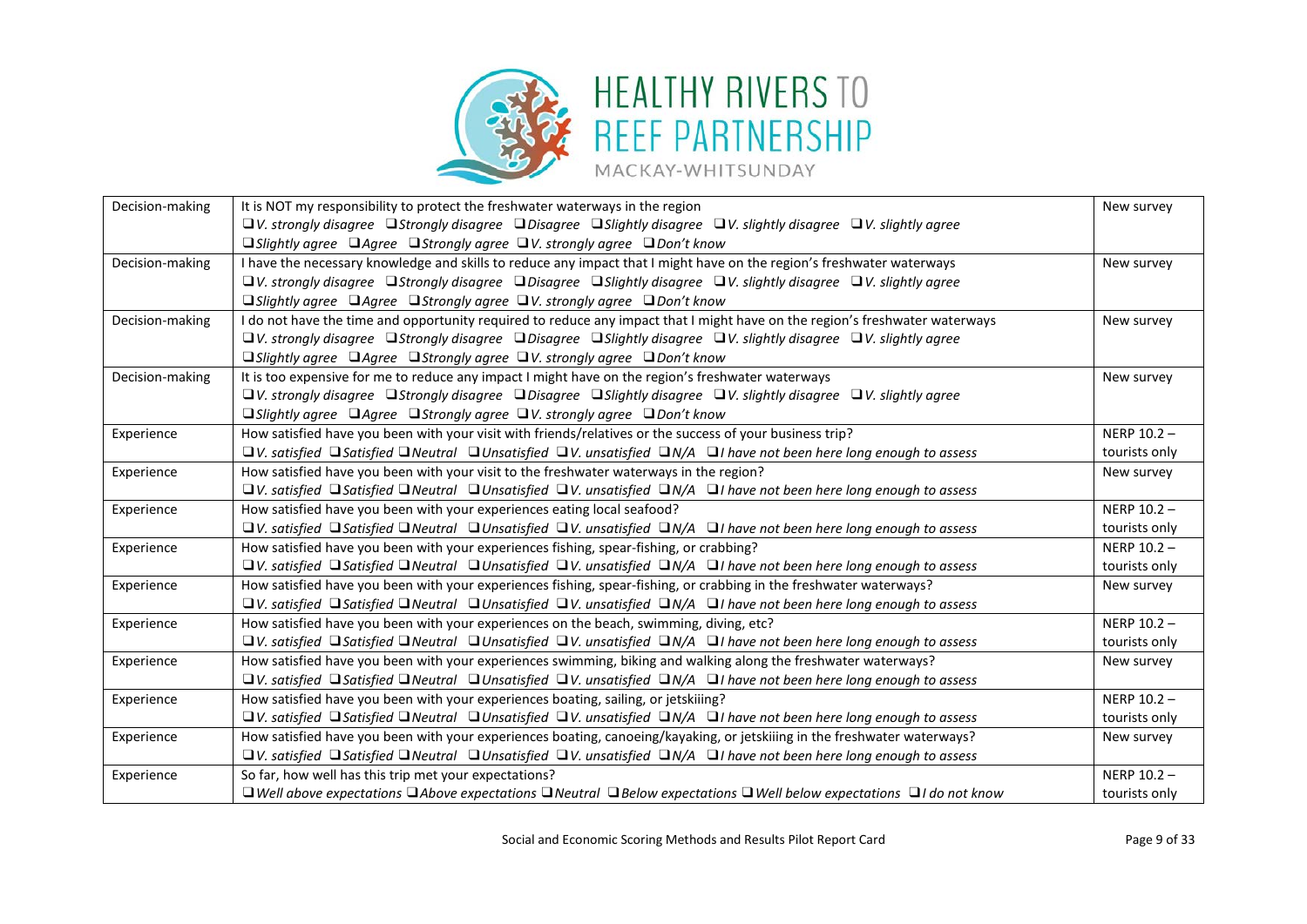![](_page_11_Picture_0.jpeg)

| Experience | How likely is that you will return to visit the region in the future?                                                                                       | NERP 10.2 -             |
|------------|-------------------------------------------------------------------------------------------------------------------------------------------------------------|-------------------------|
|            | $\Box$ Will definitely return $\Box$ Will likely return $\Box$ Neutral $\Box$ Will likely not return $\Box$ Will definitely not return $\Box$ I do not know | tourists only           |
| Experience | How satisfied were you overall with your experience? (For your most recent trip beyond the beach, if applicable)                                            | $10.1 -$<br><b>NERP</b> |
|            | 1 (Extremely dissatisfied) to 10 (Extremely satisfied)                                                                                                      | local residents         |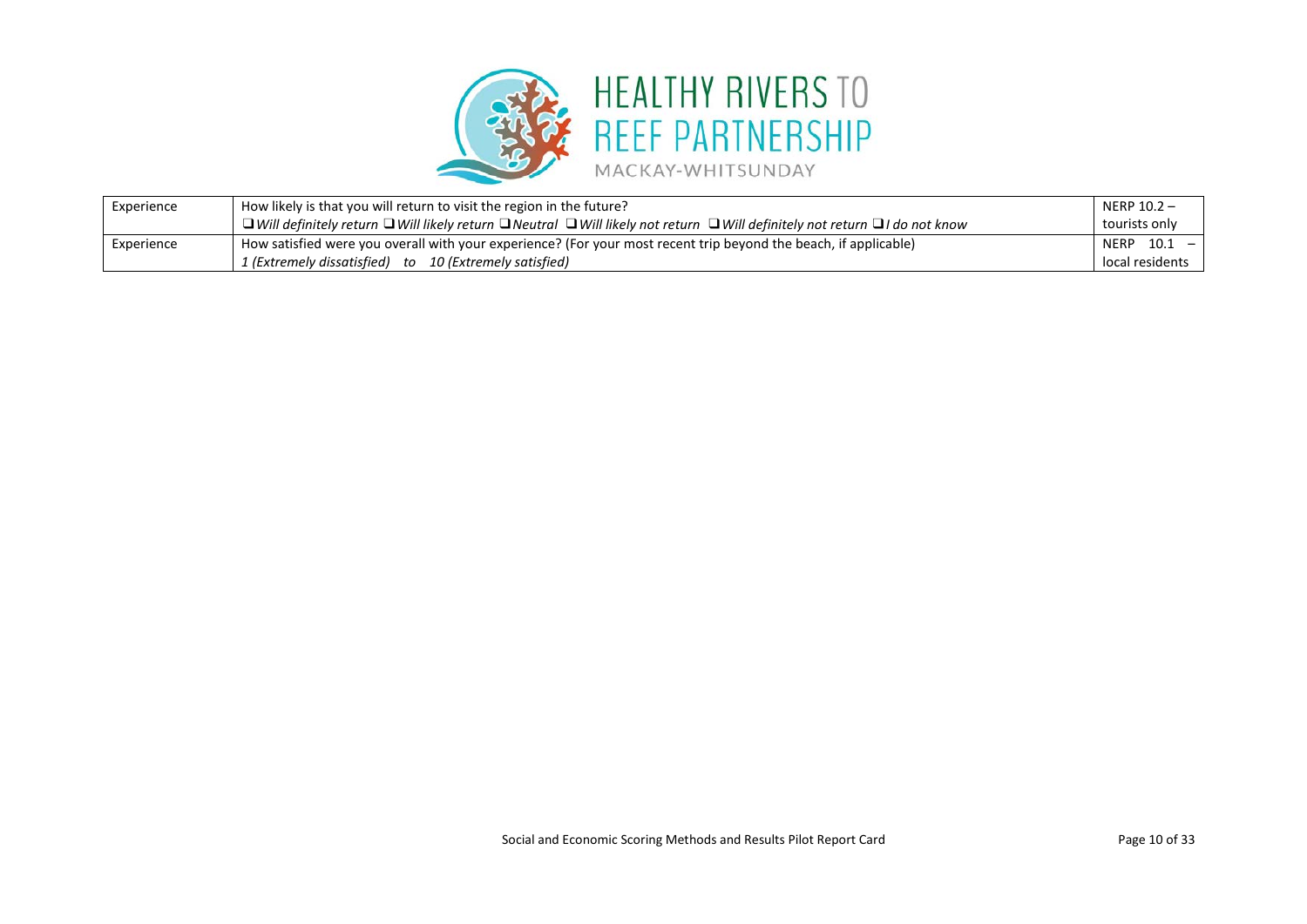![](_page_12_Picture_0.jpeg)

#### <span id="page-12-1"></span>**4. Scoring Methods for Social Status**

The social, economic, and environmental condition of the Mackay-Whitsunday region is reported on using a five-point scale ranging from A (Very Good) to E (Very Poor). Grading is scaled appropriately for each indicator, and then standardised so all indicators present the same ranges. The overall ranges used for the pilot report card are the same as those for the Reef Plan report card, shown in [Table 2.](#page-12-0)

| Range of index condition scores | Condition grade and colour code |
|---------------------------------|---------------------------------|
| 81-100                          | Very Good                       |
| 61-80                           | Good                            |
| 41-60                           | Moderate                        |
| $21 - 40$                       | Poor                            |
| $0 - 20$                        | <b>Very Poor</b>                |

<span id="page-12-0"></span>**Table 2. Overall range of scores (source: Reef Plan report card).**

For the social and economic indicators, a C grade does not necessarily indicate passing or failing a guideline, rather it indicates a satisfactory state of social or economic health.

#### **4.1. Weightings for Social Indicators**

The grade given to the social condition of the three LGAs was equally weighted across the five categories (Satisfaction with experiences; Satisfaction with waterway health; Satisfaction of management of waterways; Satisfaction with access to waterways; and Satisfaction in decisionmaking), therefore each provided one-fifth of the overall social score.

The number of survey questions addressing each indicator varied, so the weightings given to each survey response varied (see [Table 3\)](#page-13-0). In the future, if it appears that equal weighting is not the most appropriate way to score the social aspects, information within the NERP 10.2 project on establishing a process and methodology for weighting, based on the importance that the community placed on different aspects could be used to help guide weightings in subsequent Mackay-Whitsunday report cards.

Additionally, the information for the pilot report card is solely derived from the NERP 10.1 and 10.2 studies, and only presents information relevant to the GBR and the World Heritage Area (WHA). A new survey is proposed to be carried out in the 2015-16 financial year and will include survey questions specifically relating to the freshwater waterways, their use, and the community's satisfaction on the same issues (in a similar style to the GBR-related surveys). See [Tables](#page-8-0) 1 and 3 for a breakdown of existing survey questions and proposed survey questions.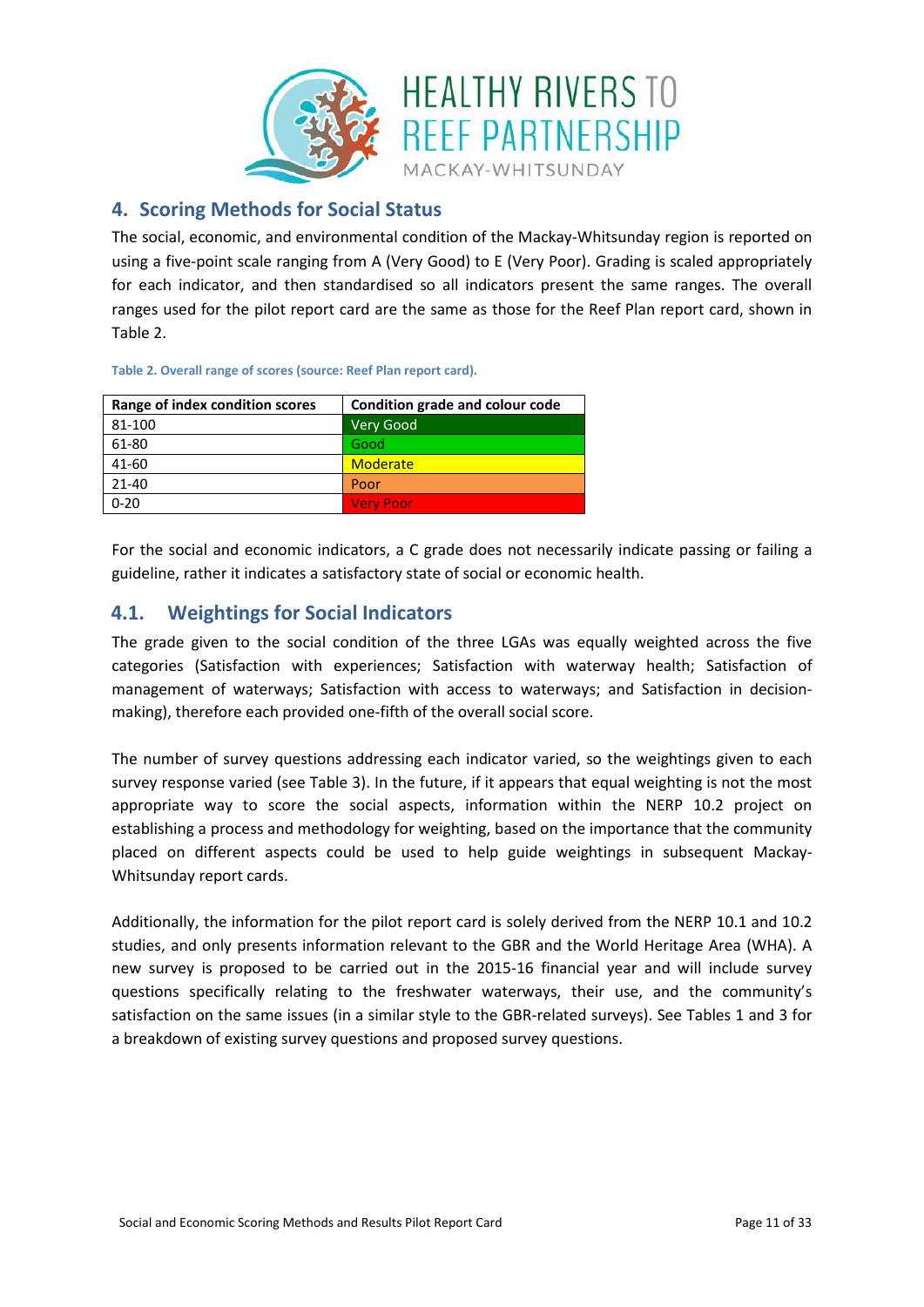![](_page_13_Picture_0.jpeg)

#### <span id="page-13-0"></span>**Table 3. Availability of social survey information.**

| Indicator                                          | <b>Number of existing survey</b><br>questions (NERP 10.1 and 10.2) | <b>Number of proposed</b><br>new survey questions |
|----------------------------------------------------|--------------------------------------------------------------------|---------------------------------------------------|
| Satisfaction with experiences                      |                                                                    |                                                   |
| Satisfaction with waterway health                  |                                                                    |                                                   |
| Satisfaction of management of waterways            |                                                                    |                                                   |
| Satisfaction with access to waterways              |                                                                    |                                                   |
| Satisfaction in decision-making and level of input |                                                                    |                                                   |

Survey responses from the NERP Projects were attributed a score from 1 (low) to 5 or 10 (high), depending on the point-scale used in the original survey, to assess satisfaction levels across the surveyed aspects. An answer of "Not Applicable" / "Don't Know" / "Have not Been Here Long Enough" etc. was given a zero.

The responses from within the MRC, WRC, and IRC areas were extracted from the entire dataset and analysed. The responses to each survey question were averaged for the relevant LGA and also for all LGAs combined. Average responses to survey questions were then grouped into indicators and an average score was generated.

The averaged scores were then converted to the five-point Mackay-Whitsunday scoring scale [\(Table](#page-13-1)  [4\)](#page-13-1) for NERP 10.2 (five-point scale), and the NERP 10.1 scores were divided by two to transform the ten-point scale into a five-point scale.

| Mackay-Whitsunday grade<br>Mackay-Whitsunday score |                  |
|----------------------------------------------------|------------------|
| $0 - 1$                                            | <b>Very Poor</b> |
| $1 - 2$                                            | Poor             |
| $2 - 3$                                            | <b>Moderate</b>  |
| $3 - 4$                                            | Good             |
| 4 - 5                                              | <b>Verv Good</b> |

#### <span id="page-13-1"></span>**Table 4. Mackay-Whitsunday report card social scoring ranges.**

#### **4.2. Decision Rules**

The primary decision rule applied during the social assessment was that results for a minimum of 50% of the survey questions (equivalent to indices in the environmental assessments) were required to generate the indicator score.

#### **4.3. Data Analysed**

A summary of the data used to assess social status within the region in the pilot report card is shown in [Table 5.](#page-14-0) The "Access" indicator was not included in the analysis as only one NERP 10.1 survey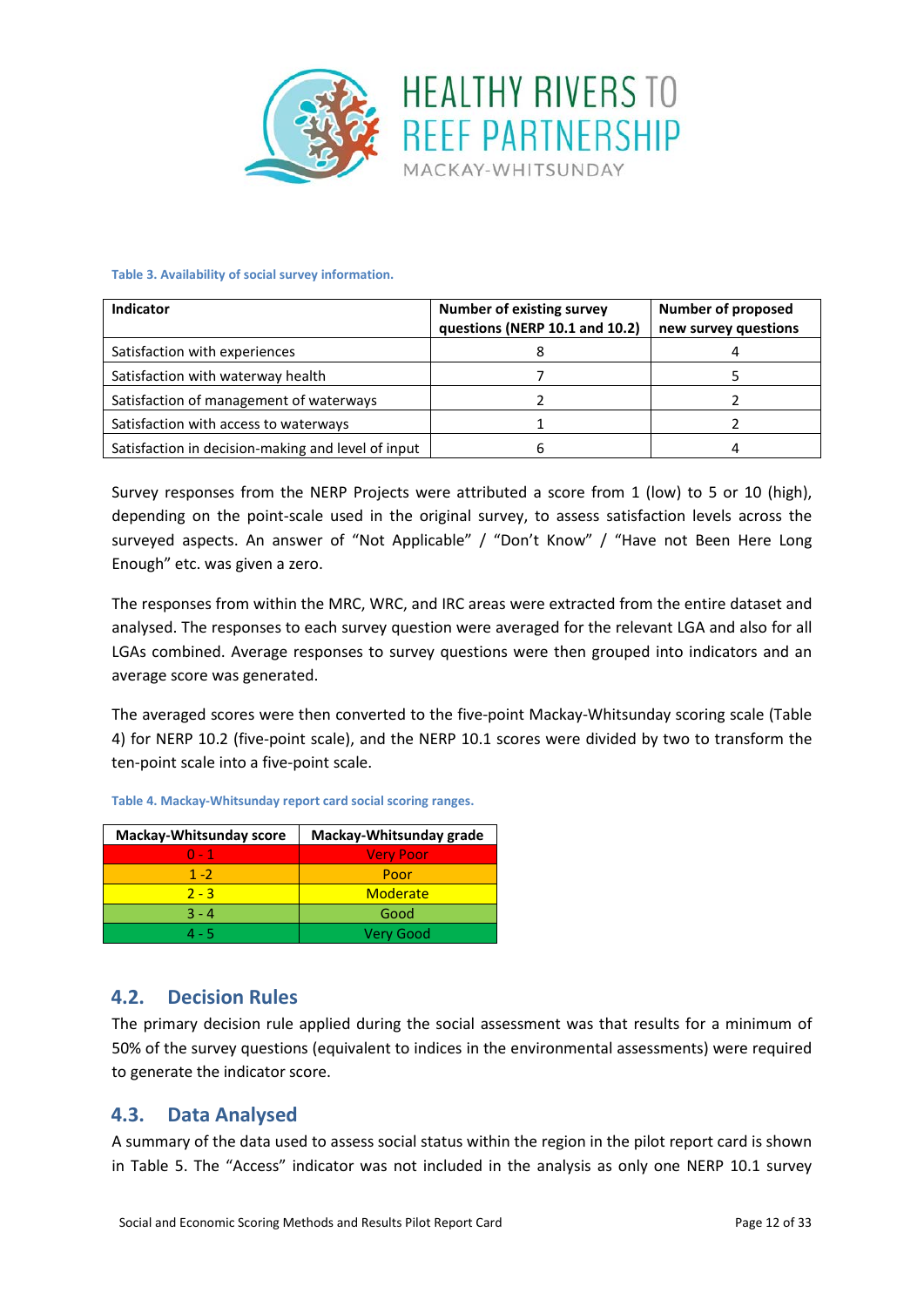![](_page_14_Picture_0.jpeg)

question on access was available, and this question was deemed not relevant in the Mackay-Whitsunday region, therefore not providing an accurate representation of perspective of access within the region. Additionally, the six survey questions from the NERP 10.1 resident survey relevant to satisfaction with waterway experiences were included, but the two from the 10.2 survey were not included in the assessment for the pilot report card.

The NERP surveys resulted in data from approximately 650 respondents for the Mackay-Whitsunday region.

| Indicator       | No. of survey<br>questions used | Comment                                                                     |  |
|-----------------|---------------------------------|-----------------------------------------------------------------------------|--|
| Experiences     | 6                               | 6/8 survey questions used, therefore satisfied the decision rule that $\ge$ |  |
|                 |                                 | 50% required                                                                |  |
| Waterway health |                                 | All available NERP 10.2 survey responses used                               |  |
| Management      |                                 | All available NERP 10.1 survey responses used                               |  |
| Access          | 0                               | NERP 10.1 survey question would not provide accurate results                |  |
| Decision-making | 6                               | All available NERP 10.1 survey responses used                               |  |

#### <span id="page-14-0"></span>**Table 5. Summary of social data analysed.**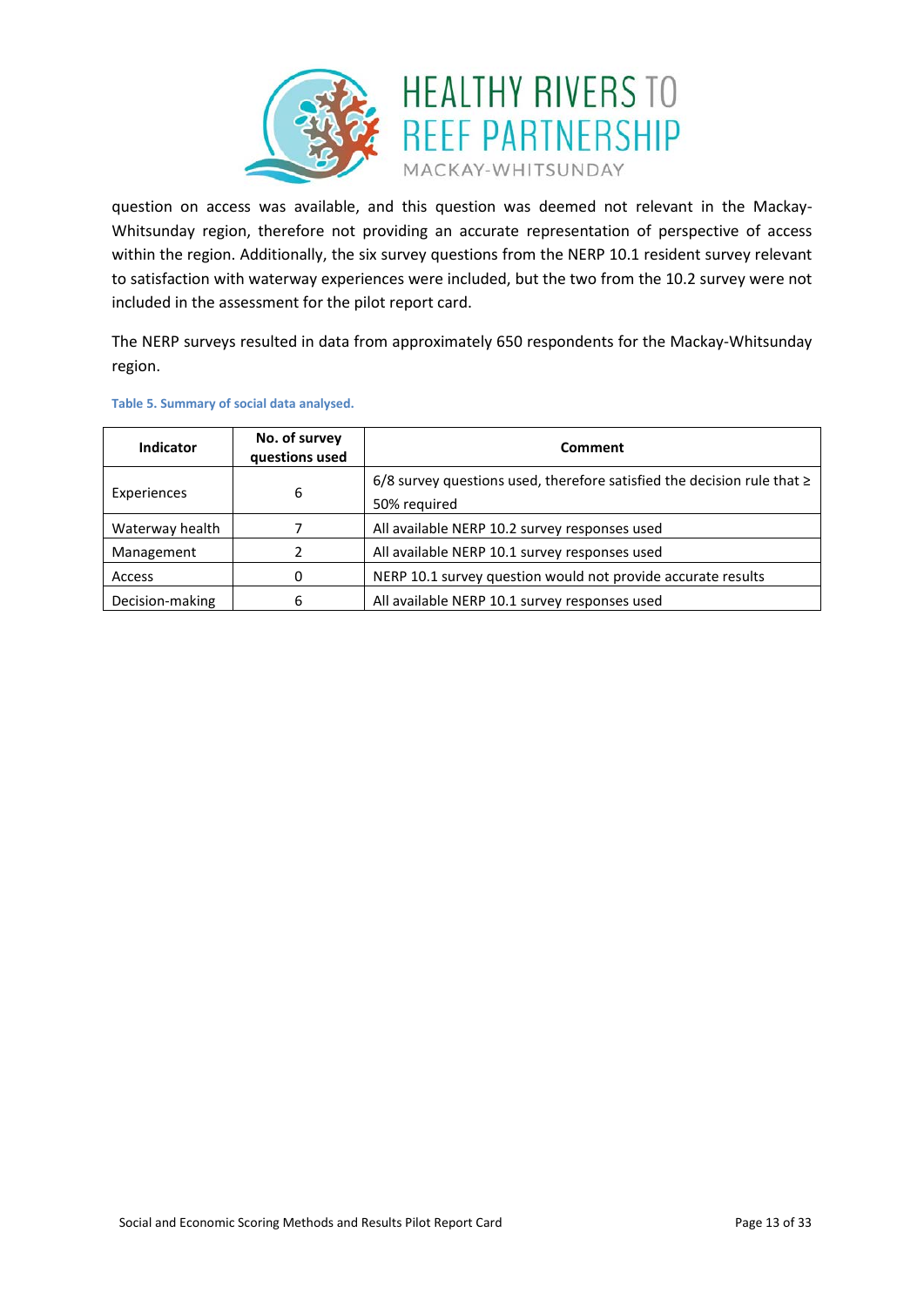![](_page_15_Picture_0.jpeg)

#### **5. Social Assessment Results**

The results from the assessment of the social status within the report card region generated an overall grade of "**B**", indicating a "**good**" status [\(Figure 3\)](#page-15-0). This grade was the same for all LGAs combined, as well as for the MRC and WRC LGAs individually. There was not enough data to analyse the IRC individually.

Note: the survey information presented in the pilot report card is solely derived from results of the NERP Projects, and therefore only presents information relevant to the GBR and World Heritage Area, not the freshwater environments.

![](_page_15_Figure_4.jpeg)

<span id="page-15-0"></span>![](_page_15_Figure_5.jpeg)

Each of the four assessed indicators were graded the same when all LGAs were combined, or when MRC and WRC were analysed separately, as shown in [Figure 3.](#page-15-0) The satisfaction with management and waterway health indicators were graded as **Good**, satisfaction with experiences graded as **Very Good**, and decision-making graded as **Moderate**. [Table 6](#page-16-0) below shows the scores awarded to each indicator, for each LGA, as well as the combined LGA results.

The limited IRC data available through the surveys did not allow an overall score to be given for the IRC region.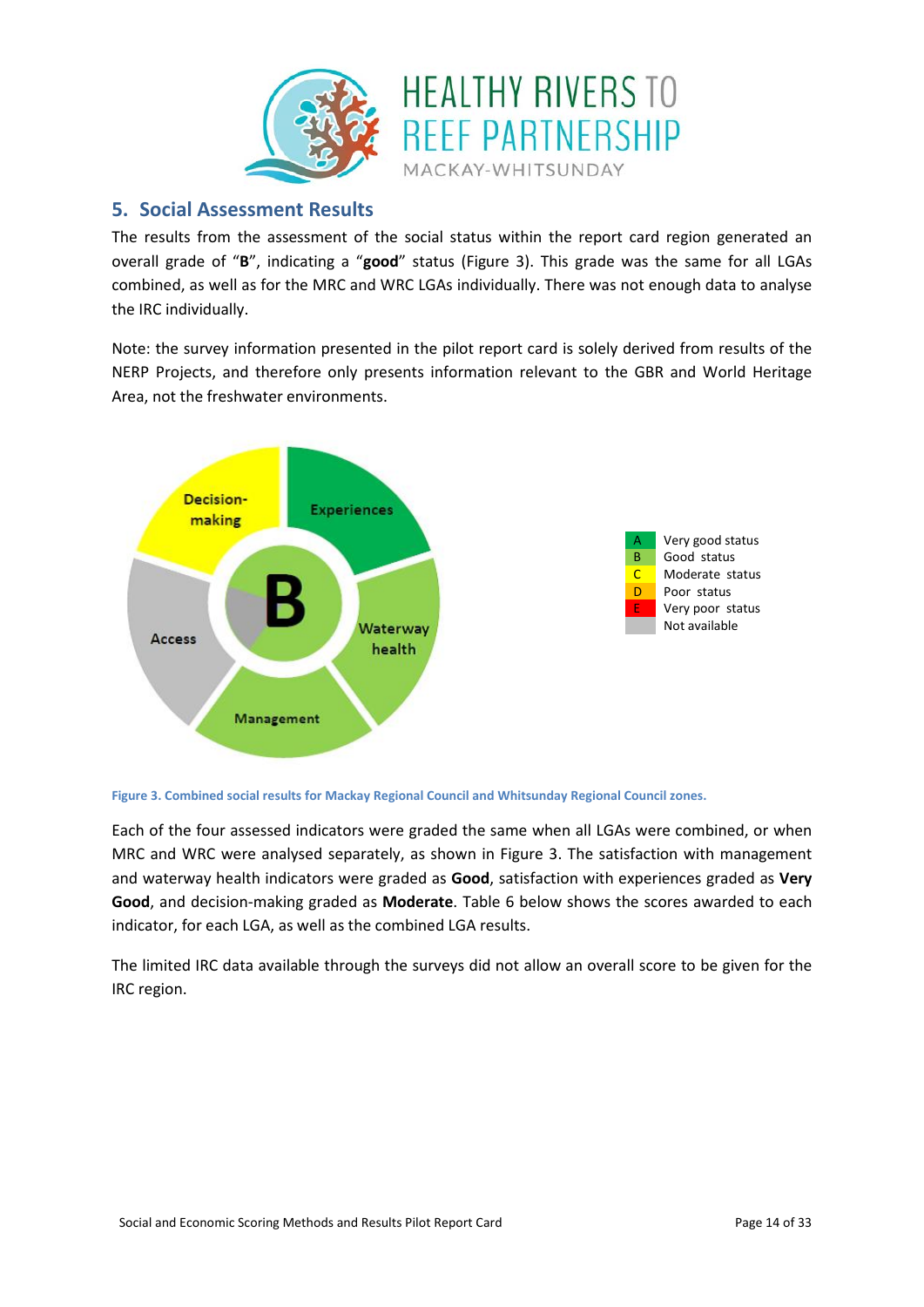![](_page_16_Picture_0.jpeg)

<span id="page-16-0"></span>**Table 6. Results of the social assessment for the three LGAs, and the combined results. The colours have been attributed as per Table 4.**

|                 | <b>Indicators and Scores</b> |            |                     |                    |               |                                |
|-----------------|------------------------------|------------|---------------------|--------------------|---------------|--------------------------------|
| <b>LGA</b>      | <b>Decision-making</b>       | Management | Waterway<br>Health* | <b>Experiences</b> | <b>Access</b> | <b>OVERALL</b><br><b>SCORE</b> |
| <b>MRC</b>      | 2.8                          | 3.3        |                     | 4.4                | N/A           | 3.6                            |
| <b>WRC</b>      | 2.8                          | 3.4        |                     | 4.4                | N/A           | 3.5                            |
| <b>IRC</b>      | N/A                          | N/A        |                     | N/A                | N/A           | N/A                            |
| <b>Combined</b> | 2.8                          | 3.3        |                     | 4.4                | N/A           | 3.6                            |

\*Broken to whole numbers, rather than in ranges due to data collection method in the NERP 10.2 Project.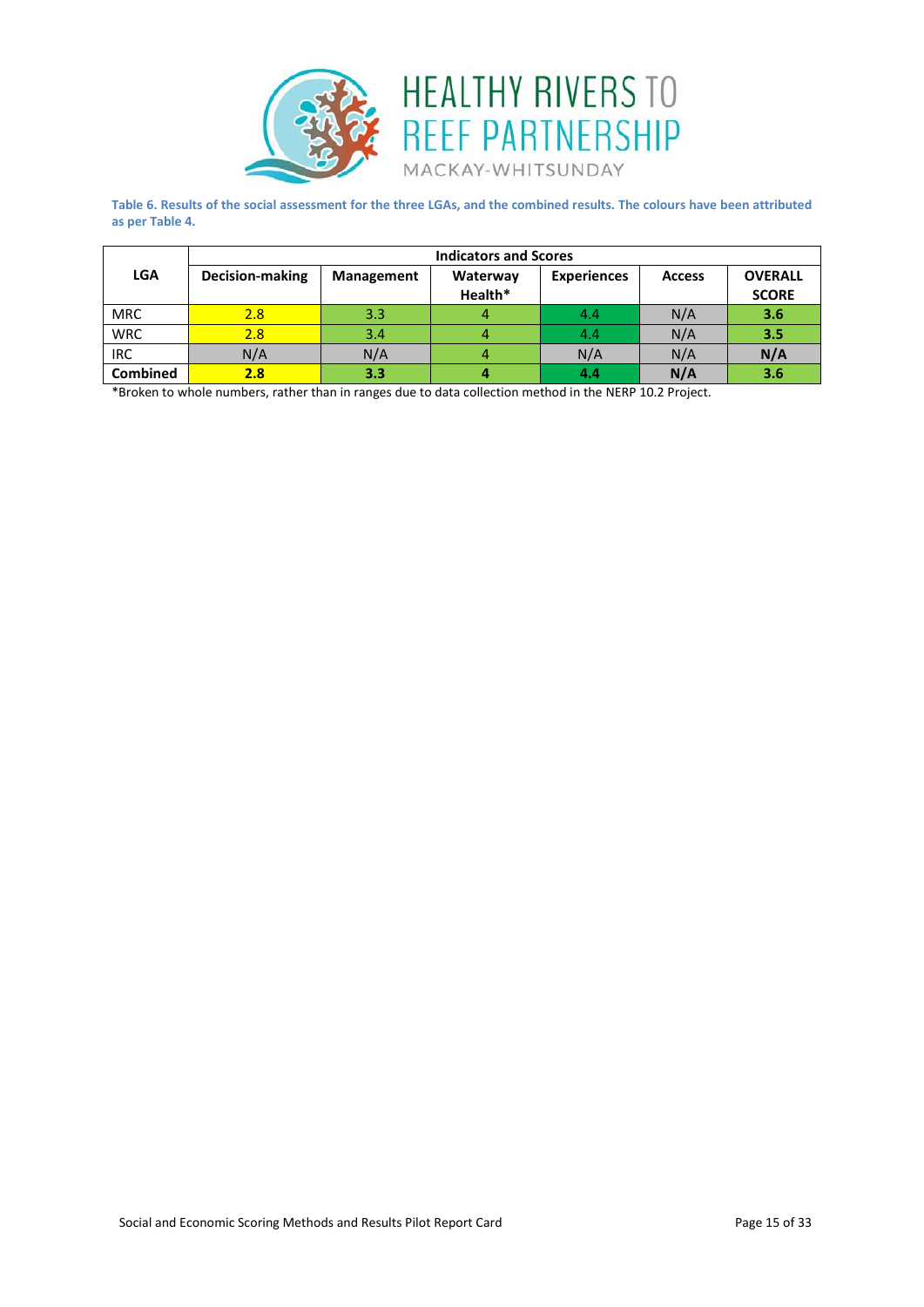![](_page_17_Picture_0.jpeg)

#### **6. Economic Objectives and Indicators**

#### **6.1. Economic Objectives**

In supporting the Partnership's vision of "Healthy rivers and Reef contributing to a prosperous region where people live, work, and play", the main purpose of the report card is to bring together the best available information for the evaluation of the condition of the region's waterways' in terms of their environmental, social, cultural, and economic values. An assessment of the region's ecosystem health, and how this is reflected in the region's prosperity, is achieved by assessing a range of key indicators representative of these values.

The proposed economic objectives for the report card are:

- Calculate and monitor the direct economic benefits of industries which depend upon the presence of healthy waterways in the region;
- Assess the values and importance the local community place upon the waterways in the region and the relation to their quality of life; and
- Calculate and monitor the local economy associated with healthy waterways in the region and ecologically sustainable development.

#### **6.2. Economic Indicators**

The economic indicators were split into two categories, based on services provided to the community by the waterways. The first category used was *Direct market contributions* (based on the waterways), and the second category was *Value of the waterways* to people. Refer to [Figure 4](#page-18-0) and [Table 7.](#page-20-0) The Value of the waterways category is included under economic section (rather than social) as it allows one to assess a broader range of contributions which the ecosystems make in supporting human well-being. The first category (*Direct market contributions*) presents information about the contribution of the major industries to the wellbeing of people in the local community. The second category (*Value of the waterways*) presents information about the indirect and/or non-financial (non-market) contribution of waterways to the well-being of people in the region.

The score for the *Direct market contributions of the major industries* category will be generated using information on:

- Agriculture;
- Shipping;
- Commercial fishing;
- Tourism (marine-based and overall); and
- Recreation.

The majority of the data to address these indicators will be obtained through existing datasets such as the Australian Bureau of Statistics (ABS) and industry-specific datasets. The industry indicators will also take into account employment rates within industries, compared to unemployment statistics for the region, and in turn for all Queensland LGAs.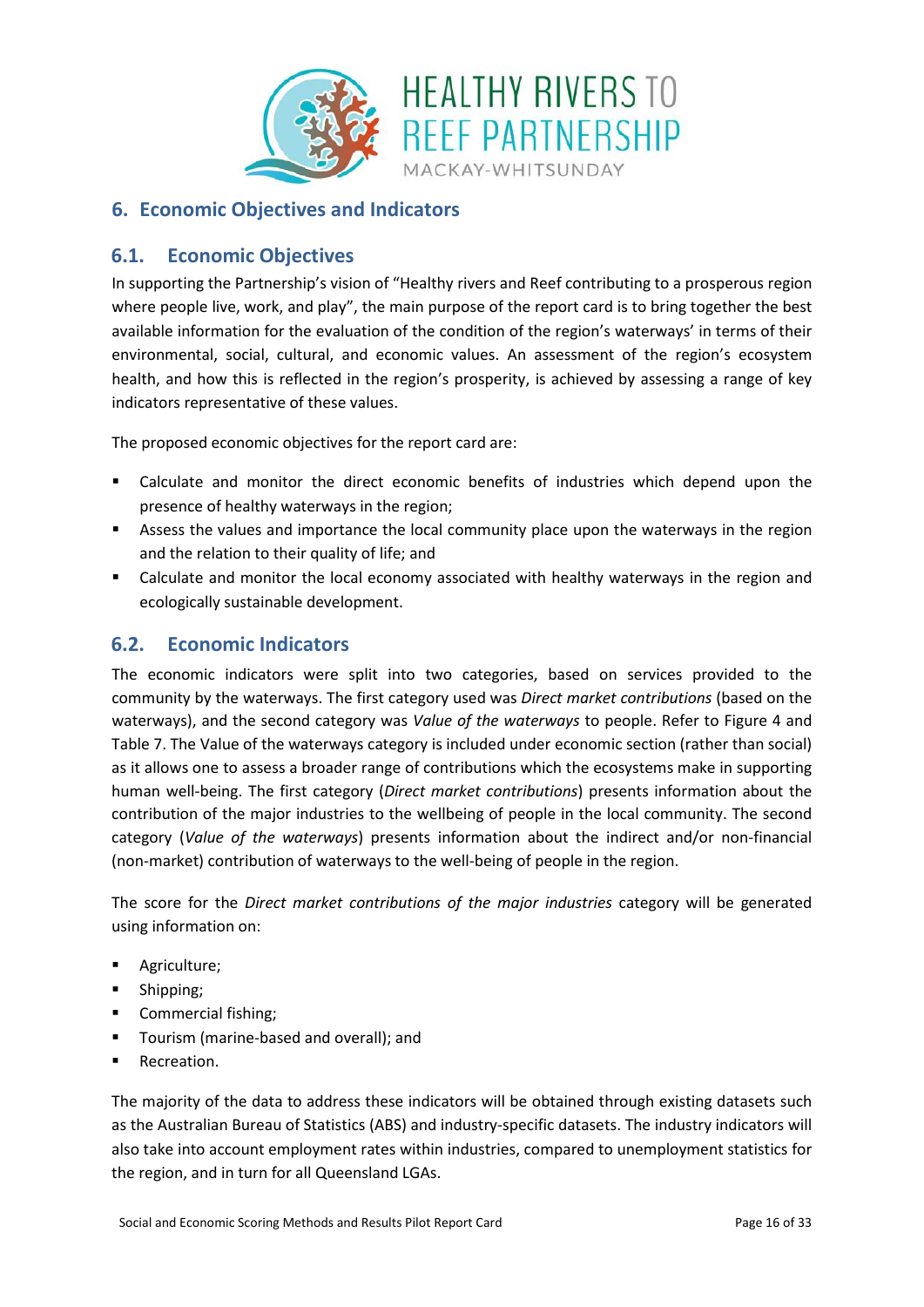![](_page_18_Picture_0.jpeg)

Note – this category was not included in the pilot report card but will be included in the next report card.

The score for the *Value of the waterways* values category was generated using information on how local communities see the waterway providing:

- Biodiversity (defined as supporting a variety of life such as fish, corals);
- **Lifestyle opportunities;**
- **•** Opportunities for scientific discoveries;
- **•** Opportunities to attract international visitors;
- **Economic opportunities;**
- **Filter** Fresh local seafood;
- **EXEDENT** Contributions to quality of life and well-being; and
- **Aesthetic beauty.**

The NERP Project 10.1 survey results were used to provide data for the indicators within the *Value of the waterways* category. These surveys used a ten-point scale.

![](_page_18_Figure_12.jpeg)

<span id="page-18-0"></span>![](_page_18_Figure_13.jpeg)

By presenting scores for each indicator, as well as the overall indicator category score, indicators that scored higher or lower than others are apparent, as well as highlight any indicators that seem to cancel each other out. While there is the chance antagonistic indicators may exist within the economic coaster, as the community values and perception varies, it is inherently difficult to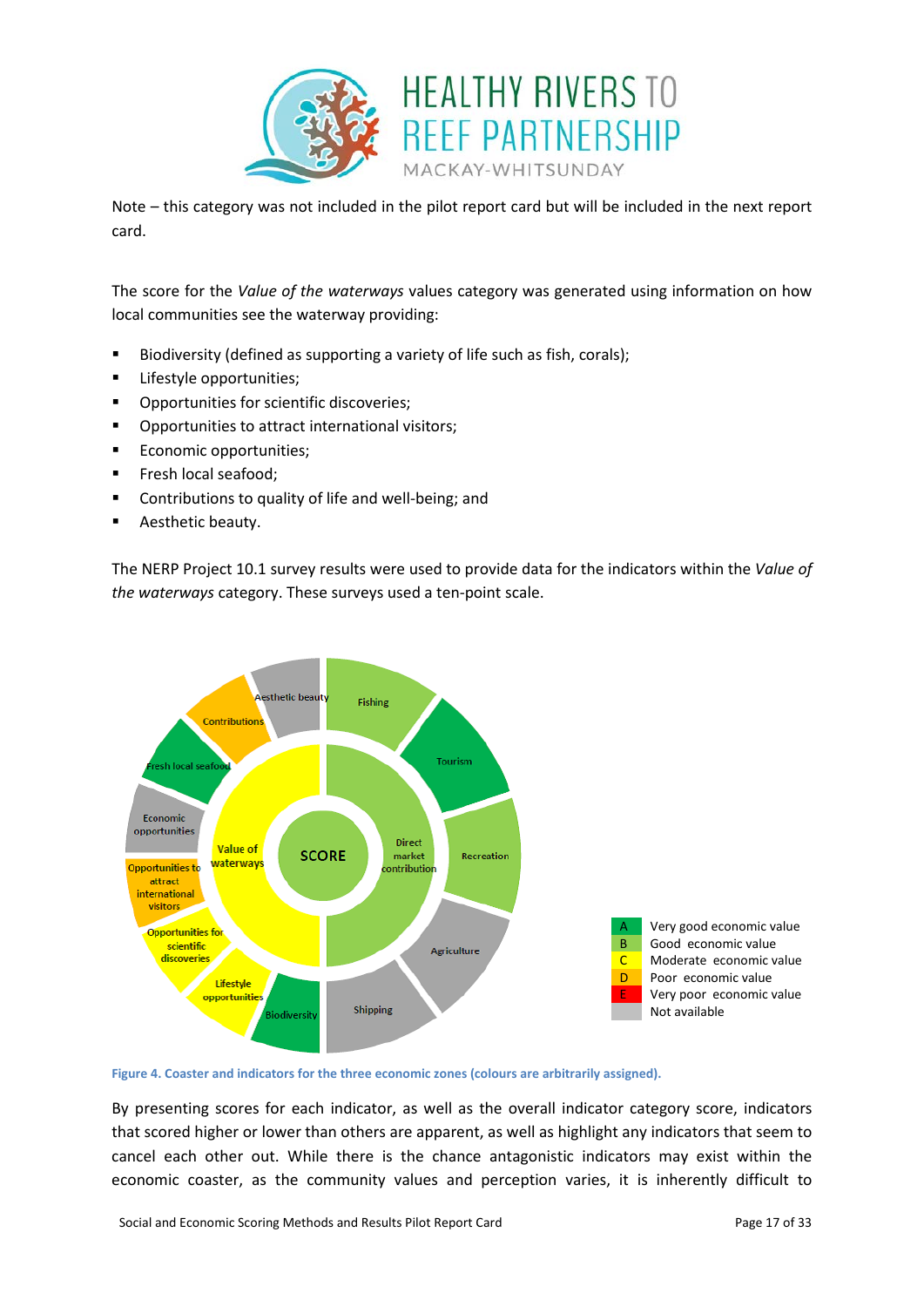![](_page_19_Picture_0.jpeg)

determine which will be antagonistic. For example, some people may think fishing and tourism are antagonistic while other people may think shipping and aesthetic beauty are. By capturing all indicators and presenting the results there is more transparency in what each indicator contributes to the overall score.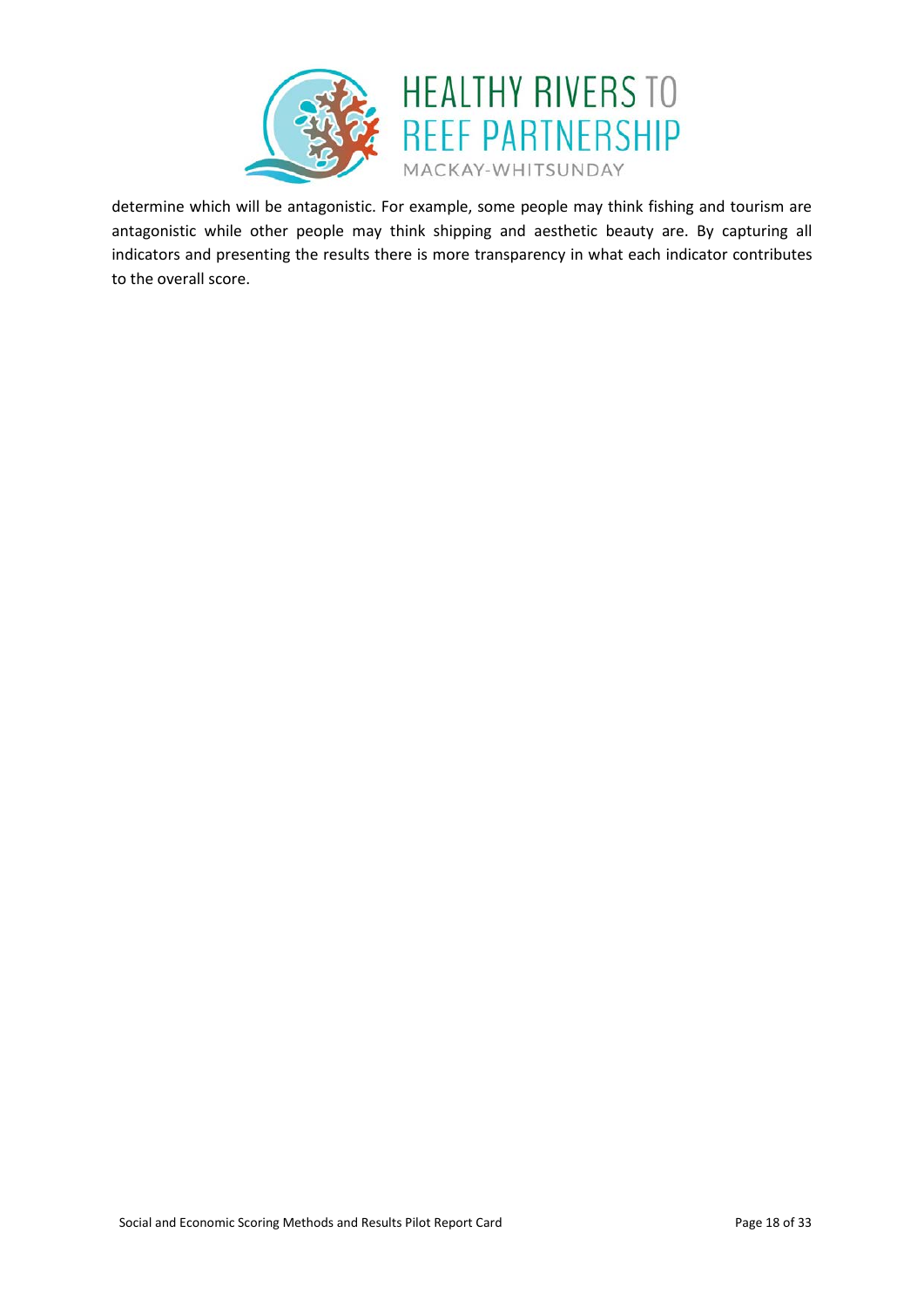![](_page_20_Picture_0.jpeg)

#### **Table 7. Proposed economic information sources and survey questions to be drawn upon to provide data for the economic indicators.**

NB: Unless specifically stated, the term "waterways" will be used and refers to freshwater creeks and rivers, estuarine environments, and wetlands within the five nominated basins, and the inshore and offshore marine environment. "New Survey" indicates a question that was not included in NERP 10.1 or 10.2 surveys and thus not included in the pilot report card; these questions will be included in future surveys.

<span id="page-20-0"></span>

| Indicator                                                          | Data or Survey question                                                                          | Data source                                     |  |  |  |
|--------------------------------------------------------------------|--------------------------------------------------------------------------------------------------|-------------------------------------------------|--|--|--|
| Indicator Category: Economic contributions of the major industries |                                                                                                  |                                                 |  |  |  |
| Commercial fishing                                                 | GVP data                                                                                         | ABS / Fisheries Queensland                      |  |  |  |
|                                                                    | Tonnage data                                                                                     | <b>Fisheries Queensland</b>                     |  |  |  |
|                                                                    | Employment data                                                                                  | ABS / Fisheries Queensland                      |  |  |  |
| Tourism                                                            | GVP data                                                                                         | ABS / Tourism Qld                               |  |  |  |
|                                                                    | Visitation number data                                                                           | <b>GBRMPA for WHA area</b>                      |  |  |  |
|                                                                    | Accommodation occupancy data                                                                     | Accommodation providers                         |  |  |  |
|                                                                    | Employment data                                                                                  | ABS / Tourism Qld                               |  |  |  |
| Recreation                                                         | Recreational visit data                                                                          | <b>GBRMPA and Deloitte Access Economics for</b> |  |  |  |
|                                                                    |                                                                                                  | <b>GBRWHA area: Qld Outdoor Recreation</b>      |  |  |  |
|                                                                    |                                                                                                  | Federation                                      |  |  |  |
|                                                                    | Employment data                                                                                  | ABS                                             |  |  |  |
| Agriculture                                                        | GVP data                                                                                         | ABS                                             |  |  |  |
|                                                                    | Mill throughput data                                                                             | Mill data                                       |  |  |  |
|                                                                    | Employment data                                                                                  | ABS                                             |  |  |  |
| Shipping                                                           | Ship numbers data                                                                                | AMSQ / MSQ                                      |  |  |  |
|                                                                    | Port throughput data                                                                             | NQBP / MSQ                                      |  |  |  |
|                                                                    | Employment data                                                                                  | ABS                                             |  |  |  |
| Indicator Category: Value of the waterways                         |                                                                                                  |                                                 |  |  |  |
| Biodiversity                                                       | I value the GBR because it supports a variety of life such as fish, corals                       | <b>NERP 10.1</b>                                |  |  |  |
|                                                                    | 1 (Very strongly disagree) to 10 (Very strongly agree)                                           |                                                 |  |  |  |
|                                                                    | I value the freshwater waterways in the MW region because they support a variety of aquatic life | New survey                                      |  |  |  |
|                                                                    | 1 (Very strongly disagree) to 10 (Very strongly agree)                                           |                                                 |  |  |  |
|                                                                    | I value the my local freshwater waterway because it supports a variety of aquatic life           | New survey                                      |  |  |  |
|                                                                    | 1 (Very strongly disagree) to 10 (Very strongly agree)                                           |                                                 |  |  |  |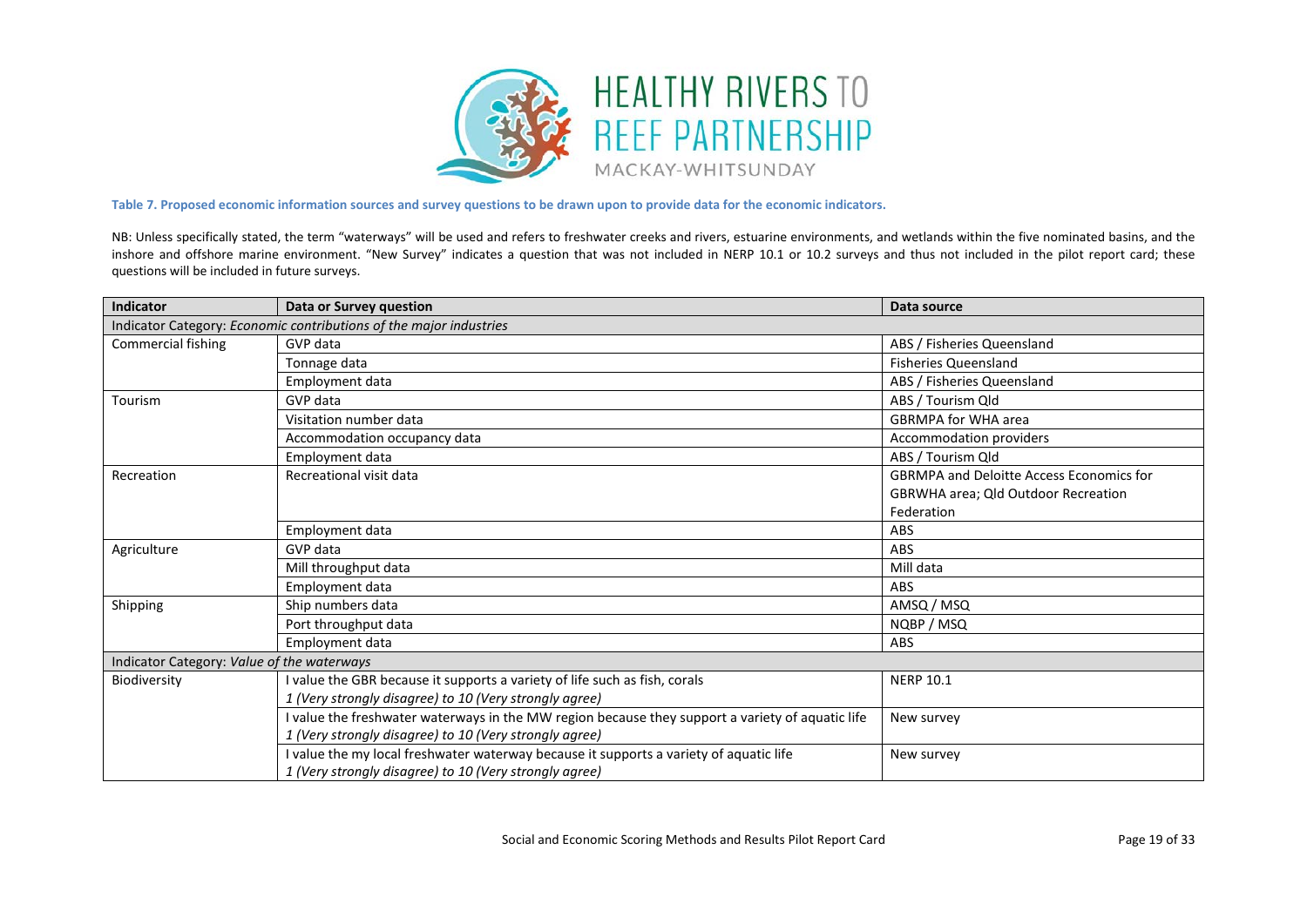![](_page_21_Picture_0.jpeg)

| Lifestyle opportunities  | I value the GBR because it supports a desirable and active way of life<br>1 (Very strongly disagree) to 10 (Very strongly agree) | <b>NERP 10.1</b> |
|--------------------------|----------------------------------------------------------------------------------------------------------------------------------|------------------|
|                          | I value the freshwater waterways in the MW region because they support a desirable and active                                    | New survey       |
|                          | way of life                                                                                                                      |                  |
|                          | 1 (Very strongly disagree) to 10 (Very strongly agree)                                                                           |                  |
|                          | I value the my local freshwater waterway because it supports a desirable and active way of life                                  | New survey       |
|                          | 1 (Very strongly disagree) to 10 (Very strongly agree)                                                                           |                  |
| Opportunities for        | I value the GBR because we can learn about the environment through scientific discoveries                                        | <b>NERP 10.1</b> |
| scientific discoveries   | 1 (Very strongly disagree) to 10 (Very strongly agree)                                                                           |                  |
|                          | I value the freshwater waterways in the MW region because we can learn about the environment                                     | New survey       |
|                          | through scientific discoveries                                                                                                   |                  |
|                          | 1 (Very strongly disagree) to 10 (Very strongly agree)                                                                           |                  |
| Opportunities to attract | I value the GBR because it attracts people from all over the world                                                               | <b>NERP 10.1</b> |
| international visitors   | 1 (Very strongly disagree) to 10 (Very strongly agree)                                                                           |                  |
|                          | I value the freshwater waterways because they attract people from all over the world                                             | New survey       |
|                          | 1 (Very strongly disagree) to 10 (Very strongly agree)                                                                           |                  |
| Economic opportunities   | The GBR is a great asset for the economy of this region                                                                          | <b>NERP 10.1</b> |
|                          | 1 (Very strongly disagree) to 10 (Very strongly agree)                                                                           |                  |
|                          | The freshwater waterways are a great asset for the economy of this region                                                        | New survey       |
|                          | 1 (Very strongly disagree) to 10 (Very strongly agree)                                                                           |                  |
| Fresh local seafood      | I value the GBR for the fresh seafood it provides                                                                                | <b>NERP 10.1</b> |
|                          | 1 (Very strongly disagree) to 10 (Very strongly agree)                                                                           |                  |
| Contributions to quality | The GBR contributes to my quality of life and well-being                                                                         | <b>NERP 10.1</b> |
| of life and well-being   | 1 (Very strongly disagree) to 10 (Very strongly agree)                                                                           |                  |
|                          | The freshwater waterways in the region contribute to my quality of life and well-being                                           | New survey       |
|                          | 1 (Very strongly disagree) to 10 (Very strongly agree)                                                                           |                  |
| Aesthetic beauty         | The aesthetic beauty of the GBR is outstanding                                                                                   | <b>NERP 10.1</b> |
|                          | 1 (Very strongly disagree) to 10 (Very strongly agree)                                                                           |                  |
|                          | The aesthetic beauty of the waterways in the region is outstanding                                                               | New survey       |
|                          | 1 (Very strongly disagree) to 10 (Very strongly agree)                                                                           |                  |

\*Economics data can be adjusted based on household size, unemployment rate, house prices, income distribution, rental costs etc. which are all annually publically available.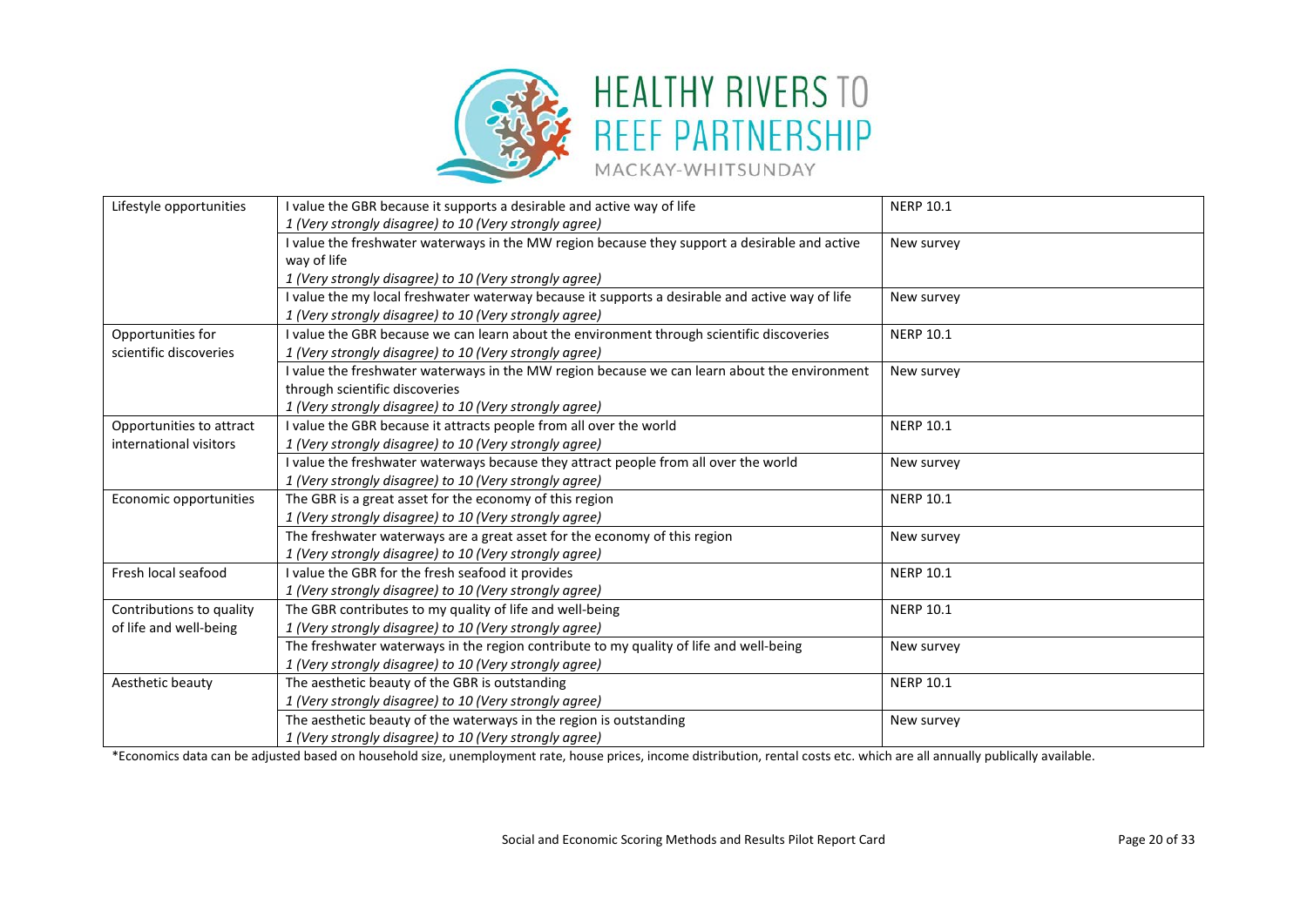![](_page_22_Picture_0.jpeg)

#### **7. Scoring Methods for Economic Status**

Similar to the scoring methods used for the social assessment, the economic condition of the Mackay-Whitsunday region was reported on using a five-point scale ranging from A (Very Good) to E (Very Poor); [Table 2](#page-12-0) (refer to Section [4\)](#page-12-1). A "C" grade does not necessarily indicate passing or failing a guideline. Rather it indicates a satisfactory state of economic health related to the relevant benchmark or baseline.

#### **7.1. Weightings for Economic Indicators**

The data for the two indicator categories were collected in slightly different ways, as described below. The process for scoring the results into a grade will also vary but as far as practical will reflect how the environmental scores and grades were generated.

The initial approach for scoring in the pilot report card used an equal weighting scoring method. As with the social indicators, if it appears that equal weighting is not the most appropriate way to score the economic aspects, information within the NERP 10.2 project on establishing a process and methodology for weighting, based on the importance that the community placed on different aspects could be used to help guide weightings in the Mackay-Whitsunday report card, as well as expert opinion.

#### **7.1.1. Direct Market Contributions**

As shown i[n Table 7,](#page-20-0) it is proposed that the majority of data for the indicator category *Direct market contributions* will be obtained from ABS, and directly from industry bodies. Grading for each indicator needs to be scaled appropriately, and then standardised so all indicators present the same ranges (shown i[n Table 2\)](#page-12-0).

To obtain a score for each of the five indicators within this indicator category (Fishing; Tourism; Recreation; Agriculture; and Shipping), the individual indicators will be scored and averaged (i.e. the three indicators within Fishing will each be scored, then averaged to provide the Fishing score). Each of the five indicators will then be averaged (therefore each providing one-fifth) into the overall indicator category score for *Direct market contributions*. This indicator category will provide half of the total economic score for each LGA.

This data and an appropriate scoring method will not be available for the pilot report card, but will be presented in the subsequent report card, published in 2016 (for the 2014-15 year).

#### **7.1.2.Value of the Waterways**

Survey data from NERP Project 10.1 will be used to provide the score for the *Value of Waterways* indicator category. There are eight indicators within this category – Biodiversity (defined as supporting a variety of life, such as corals and fish); Lifestyle opportunities; Opportunities for scientific discoveries; Opportunities to attract international visitors; Economic opportunities; Fresh local seafood; Contributions to quality of life and well-being; and Aesthetic beauty. Each indicator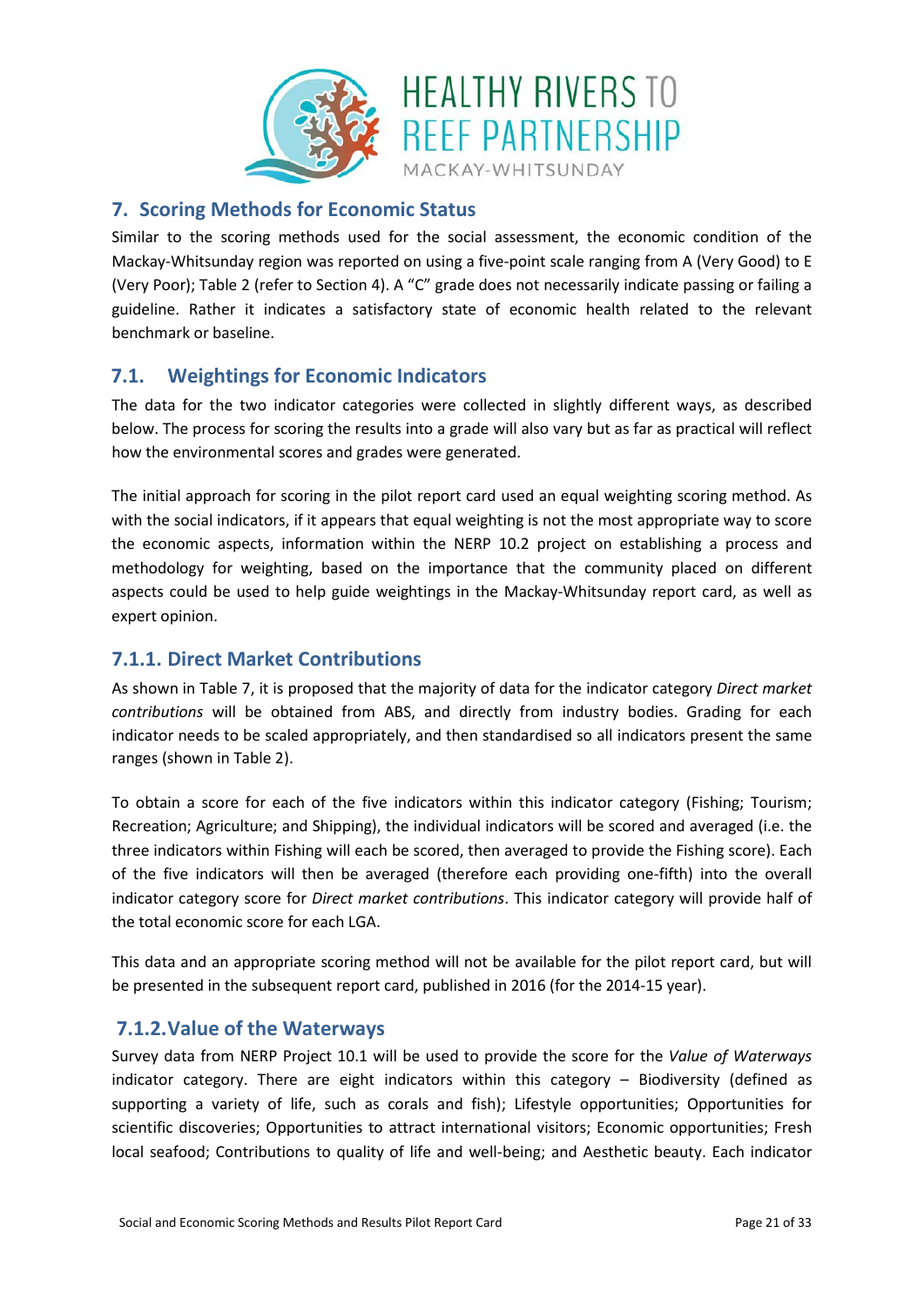![](_page_23_Picture_0.jpeg)

will be weighted equally, therefore each contributed one-eighth to the overall indicator category score.

A new survey is proposed to be carried out in the 2015-16 financial year and will include survey questions about the value provided to communities from freshwater waterways (see [Table 8](#page-23-0) for a breakdown of existing survey questions and proposed survey questions). These survey questions will reflect those used in the NERP Project 10.1 survey, but focus on freshwater environments only and a few other gaps required further information.

Including the new survey data, the majority of indicators will have two relevant survey questions, therefore, each survey question will provide half of the indicator score (see [Table 8\)](#page-23-0). However, for the pilot report card, the survey information will be solely derived from results of the NERP Project 10.1, and only present information relevant to the GBR and WHA.

| <b>Indicator</b>                                | <b>Number of existing survey</b><br>questions (NERP 10.1) | <b>Number of proposed</b><br>new survey questions |
|-------------------------------------------------|-----------------------------------------------------------|---------------------------------------------------|
| Biodiversity                                    |                                                           |                                                   |
| Lifestyle opportunities                         |                                                           |                                                   |
| Opportunities for scientific discoveries        |                                                           |                                                   |
| Opportunities to attract international visitors |                                                           |                                                   |
| Economic opportunities                          |                                                           |                                                   |
| Fresh local seafood                             |                                                           |                                                   |
| Contributions to quality of life and well-being |                                                           |                                                   |
| Aesthetic beauty                                |                                                           |                                                   |

#### <span id="page-23-0"></span>**Table 8. Availability of economic survey information.**

Survey responses from the NERP Project 10.1 were attributed a score from 1 (low) to 10 (high). An answer of "Not Applicable" / "Don't Know" / "Have not Been Here Long Enough" etc. was given a zero.

The responses from within the MRC and WRC LGAs were extracted from the entire dataset and analysed. The responses to each survey question were averaged for the relevant LGA and also for all LGAs combined. Average responses to survey questions were then grouped into indicators and an average score generated. This score was then simply translated to the Mackay-Whitsunday scoring scale [\(Table 9\)](#page-24-0) by dividing the average result by two to transform the ten-point scale into a five-point scale (where A = 9-10, B = 7-8, C = 5-6, D = 3-4, E = 1-2). Each averaged indicator score provided oneeighth of the overall *Value of the waterways* score.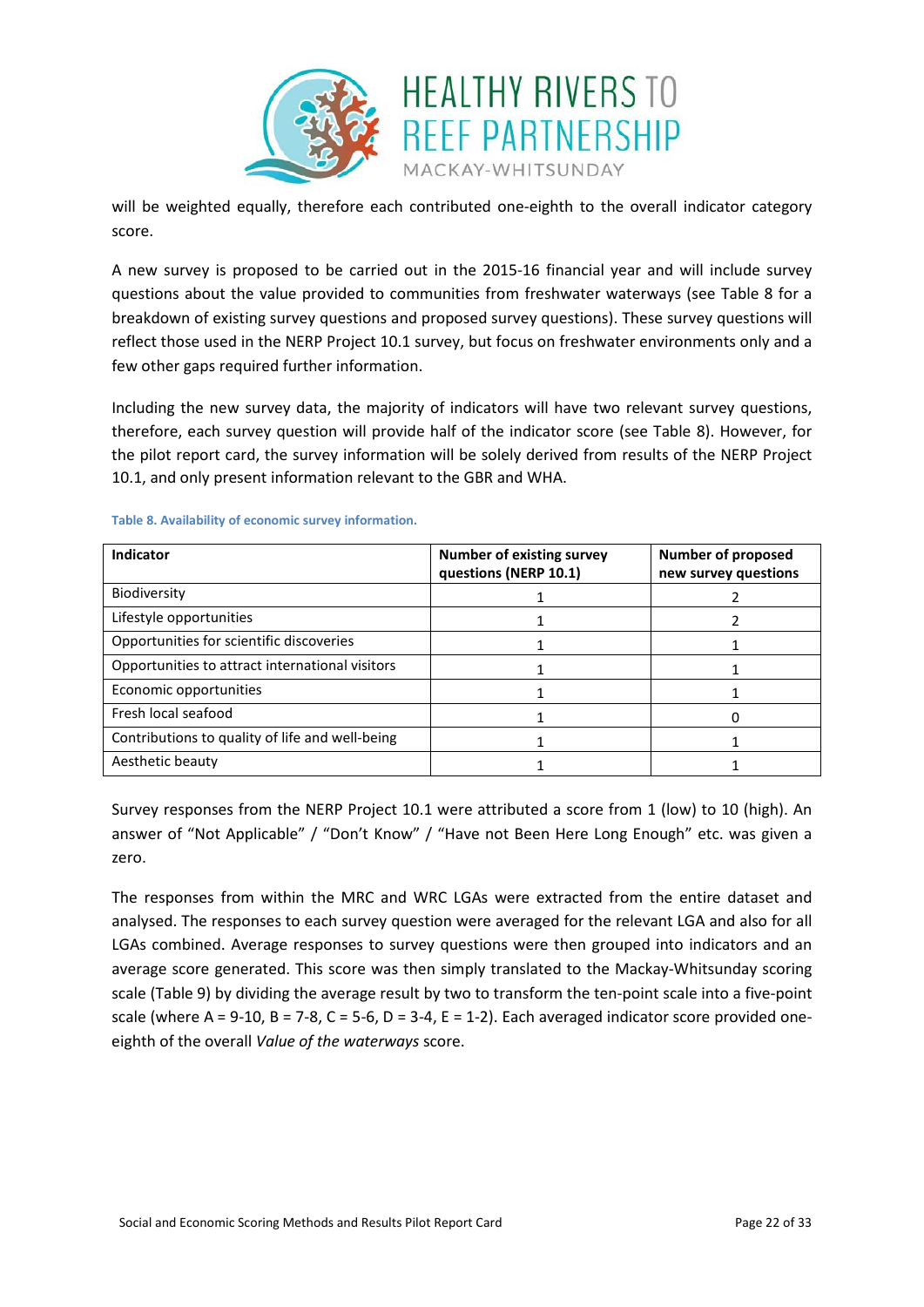![](_page_24_Picture_0.jpeg)

<span id="page-24-0"></span>**Table 9. Mackay-Whitsunday report card social scoring ranges**

| Mackay-Whitsunday score | Mackay-Whitsunday grade |  |  |
|-------------------------|-------------------------|--|--|
| $0 - 1$                 | <b>Very Poor</b>        |  |  |
| $1 - 2$                 | Poor                    |  |  |
| $2 - 3$                 | <b>Moderate</b>         |  |  |
| $3 - 4$                 | Good                    |  |  |
| 4 - 5                   | <b>Very Good</b>        |  |  |

Refer to report on the Program Design: Pilot Report Card document for further detail.

#### **7.2. Decision rules**

The primary decision rule applied during the economic assessment was that results for a minimum of 50% of the survey questions or economic indices were required to generate the indicator score.

#### **7.3. Data Analysed**

A summary of the data used to assess economic status within the region in the pilot report card is shown in [Table 10.](#page-25-0) All available results from the NERP 10.1 Project were used and analysed to generate the score for the "*Value of waterways*" category (approximately 650 respondents for the Mackay-Whitsunday region). The "*Direct market contributions*" indicator category was not included in the analysis as further work needs to be conducted on the indicators and indices, including assessing data sources, methods, and scoring methods. This data will be included in the next Mackay-Whitsunday report card. As a result, the economic score and coaster in the pilot Mackay-Whitsunday report card only relates to the "*Value of waterways*" category.

The NERP surveys resulted in data from approximately 650 respondents for the Mackay-Whitsunday region.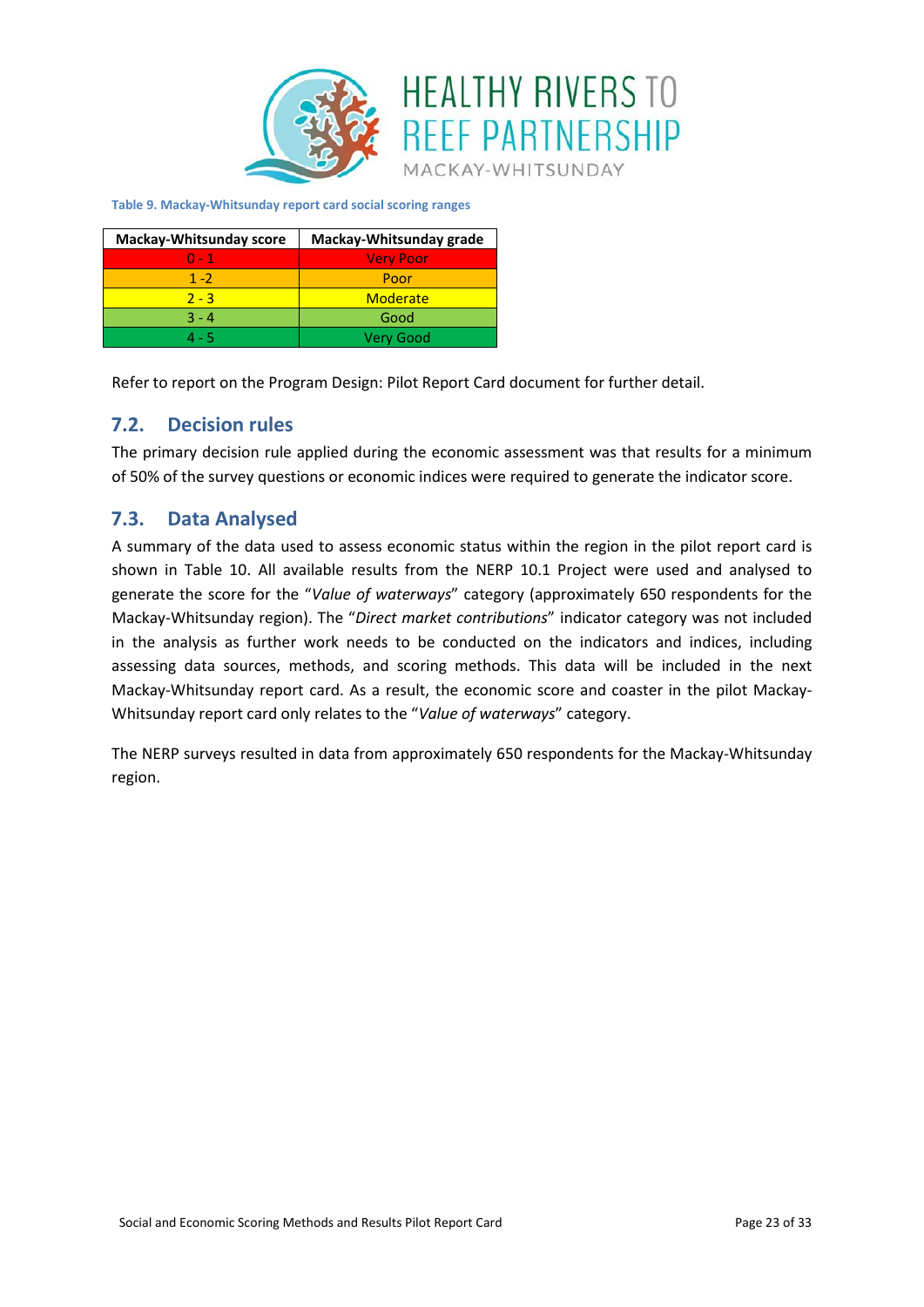![](_page_25_Picture_0.jpeg)

![](_page_25_Picture_1.jpeg)

<span id="page-25-0"></span>**Table 10. Summary economic data analysed.**

| <b>Indicator</b>                                      | No. of survey<br>questions / data used | Comment                            |  |  |  |
|-------------------------------------------------------|----------------------------------------|------------------------------------|--|--|--|
| <b>Indicator Category: Value of waterways</b>         |                                        |                                    |  |  |  |
| <b>Biodiversity</b>                                   | 1                                      |                                    |  |  |  |
| Lifestyle opportunities                               | 1                                      |                                    |  |  |  |
| Opportunities for scientific discoveries              | 1                                      |                                    |  |  |  |
| Opportunities to attract international visitors       |                                        | All available NERP 10.1 survey     |  |  |  |
| Economic opportunities                                |                                        | responses used                     |  |  |  |
| Fresh local seafood                                   | 1                                      |                                    |  |  |  |
| Contributions to quality of life and well-being       |                                        |                                    |  |  |  |
| Aesthetic beauty                                      |                                        |                                    |  |  |  |
| <b>Indicator Category: Direct Market Contribution</b> |                                        |                                    |  |  |  |
| Agriculture                                           | 0                                      | Not included in pilot report card. |  |  |  |
| Shipping                                              | 0                                      | The direct market contributions    |  |  |  |
| Commercial fishing                                    | 0                                      | category needs to be further       |  |  |  |
| Tourism (marine-based and overall)                    | 0                                      | developed in terms of data         |  |  |  |
| Recreation                                            | 0                                      | sources, methods, and scoring.     |  |  |  |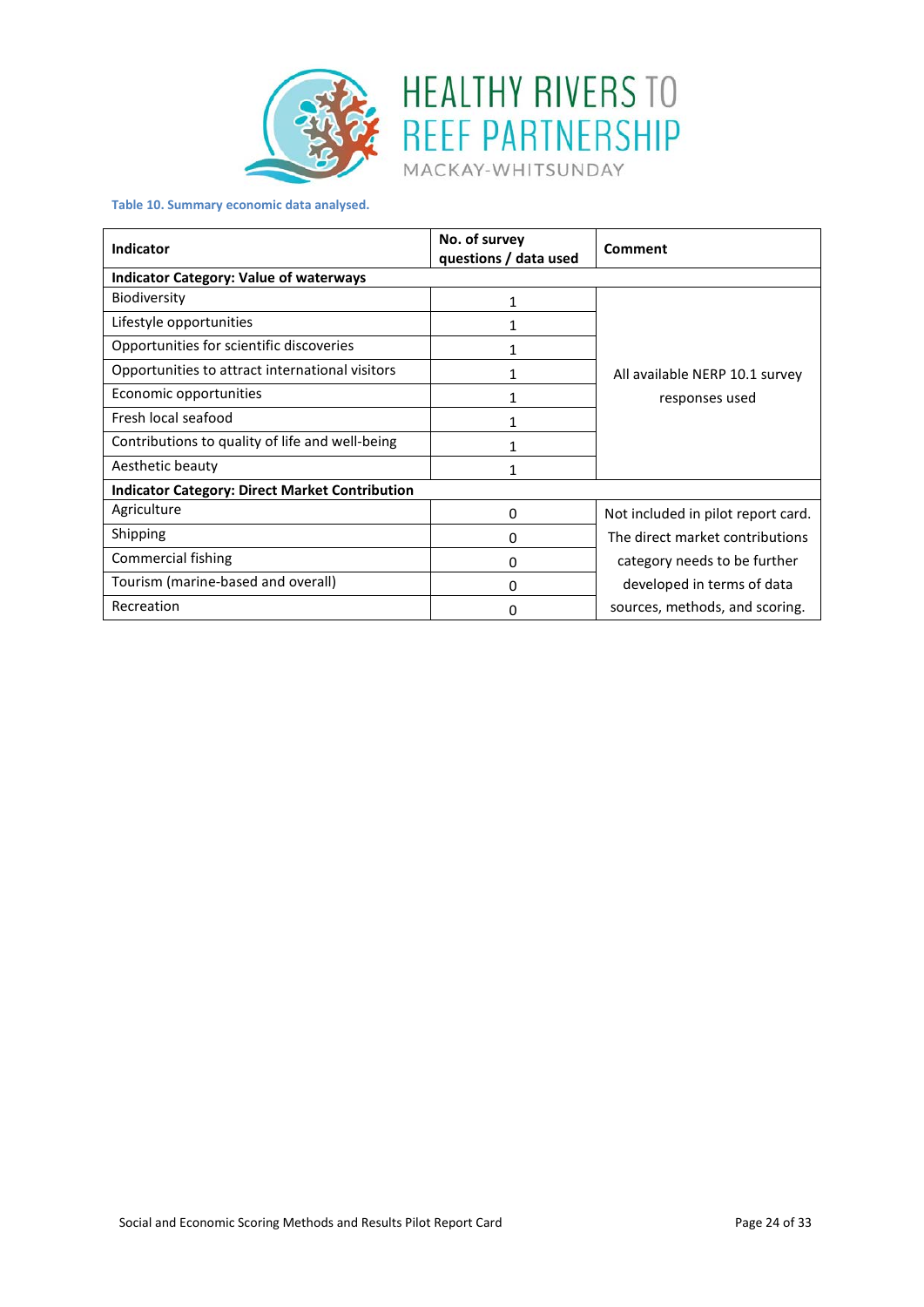![](_page_26_Picture_0.jpeg)

#### **8. Economic Assessment Results**

The results from the assessment of the "*Value of waterways*" within the Mackay-Whitsunday report card region generated an overall grade of "**A**" indicating a "**Very good**" status [\(Figure 5](#page-26-0) and [Table](#page-28-0)  [11\)](#page-28-0). This overall grade was the same for the MRC and WRC LGAs separately, and also when both LGAs were combined. There was no data to inform results for the IRC LGA.

Seven out of eight indicator scores were the same for both LGAs. The only indicator that varied between the MRC and WRC LGAs was the indicator assessing the value of waterways contributing to the quality of life and well-being, where it was awarded a "**B**" or **Good** in MRC region [\(Figure 5\)](#page-26-0) and a "**A**" or **Very good** in the WRC LGA [\(Figure 6\)](#page-27-0). For both LGAs the value attributed to fresh local seafood was given a "**B**" or **Good**, while all other indicators were attributed an "**A**" or **Very good** [\(Figure 5,](#page-26-0) [Figure 6,](#page-27-0) and [Table 11\)](#page-28-0).

Note: the survey information presented in the pilot report card is solely derived from results of the NERP Projects, and therefore only presents information relevant to the GBR and World Heritage Area, not the freshwater environments.

![](_page_26_Figure_5.jpeg)

![](_page_26_Figure_6.jpeg)

<span id="page-26-0"></span>**Figure 5. Economic results for Mackay Regional Council and Whitsunday Regional Council zones when combined; this reflects the results for MRC only.**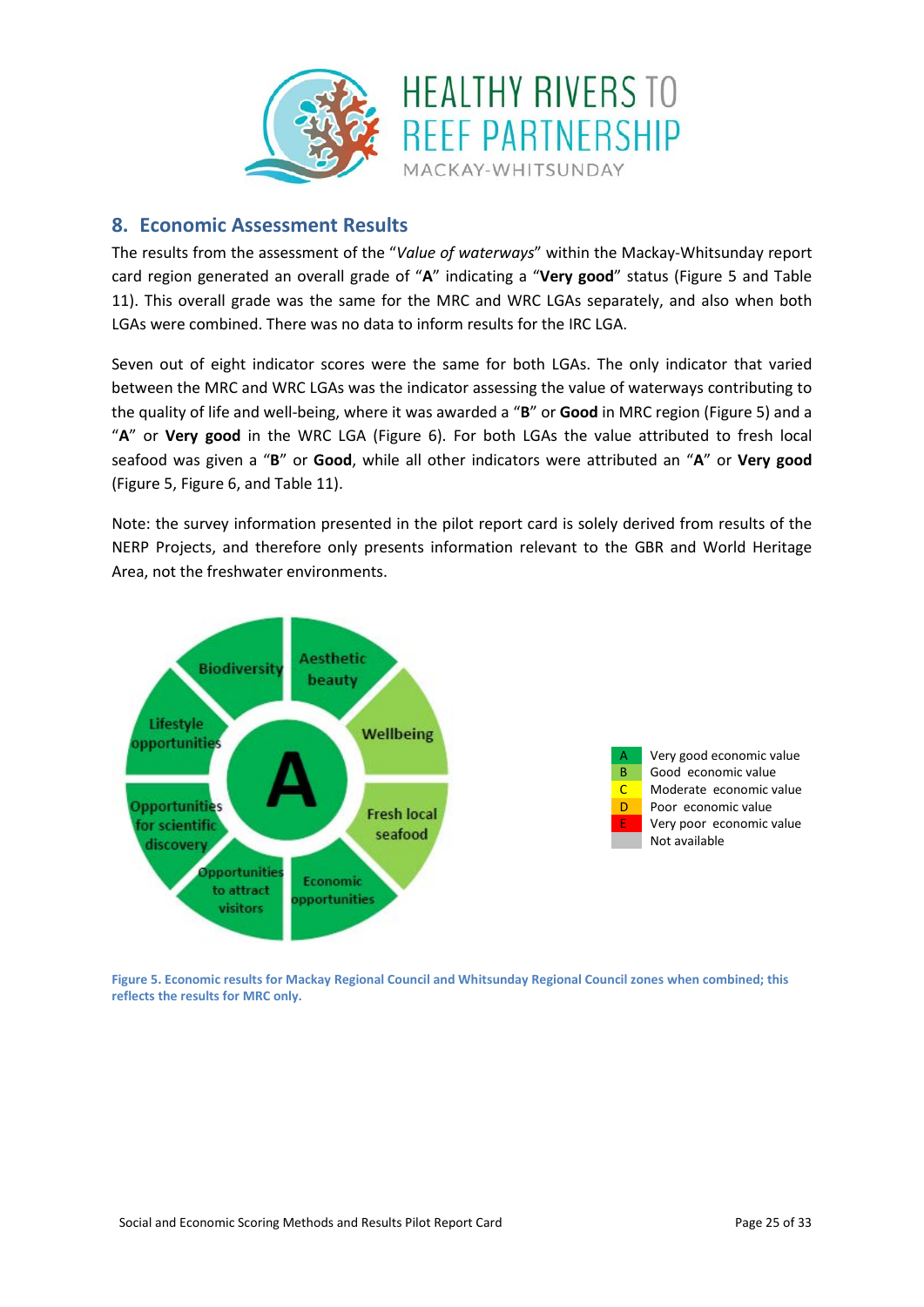![](_page_27_Picture_0.jpeg)

![](_page_27_Figure_1.jpeg)

![](_page_27_Figure_2.jpeg)

<span id="page-27-0"></span>**Figure 6. Economic results for Whitsunday Regional Council zone.**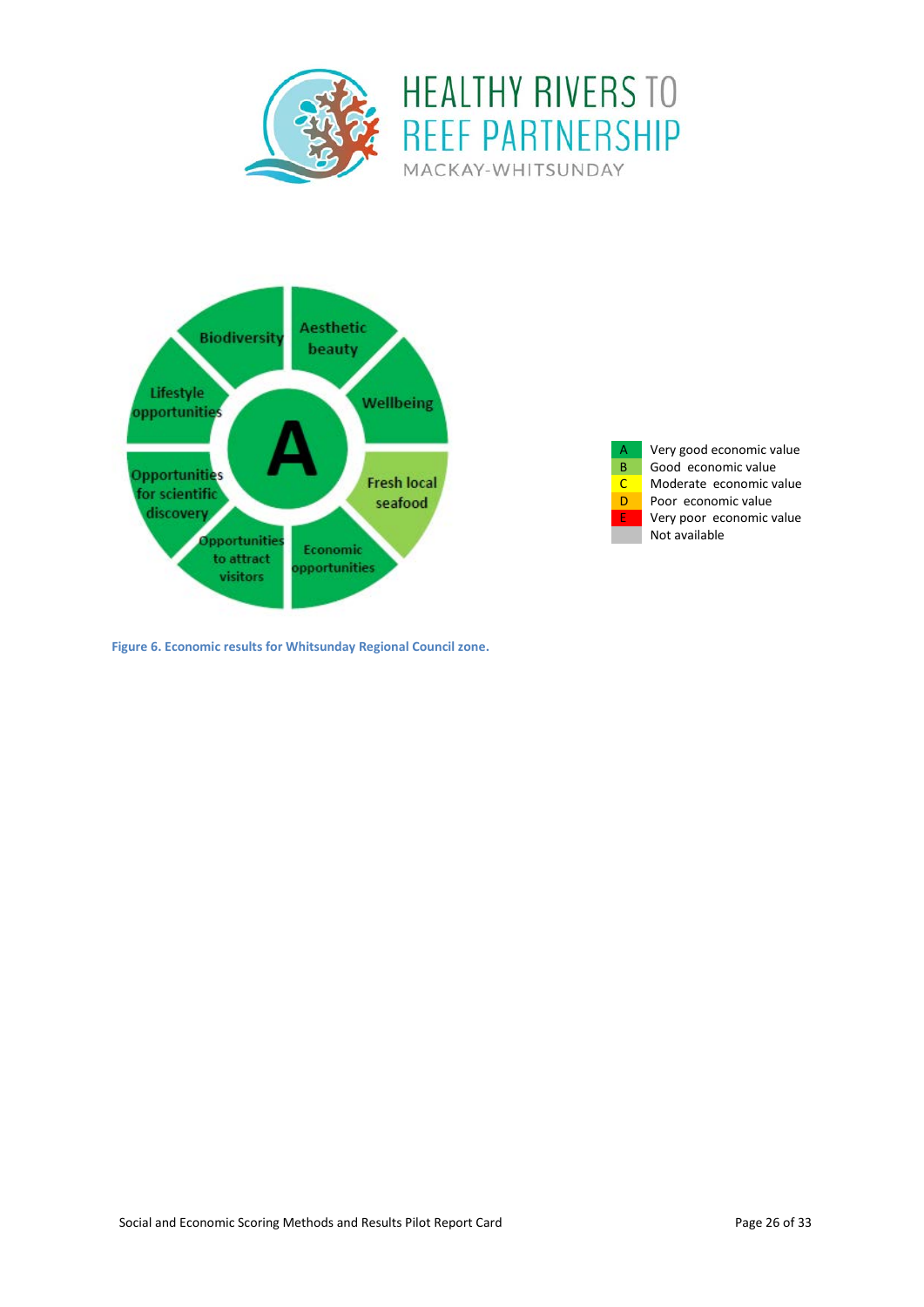![](_page_28_Picture_0.jpeg)

#### **Table 11. Results of the social assessment for the three LGAs, and the combined results. The colours have been attributed as per Table 4.**

<span id="page-28-0"></span>

|                 | <b>Indicators and Scores</b> |                            |                                                |                                                       |                           |                        |                                                       |                     |                                |
|-----------------|------------------------------|----------------------------|------------------------------------------------|-------------------------------------------------------|---------------------------|------------------------|-------------------------------------------------------|---------------------|--------------------------------|
| <b>LGA</b>      | Biodiversity                 | Lifestyle<br>opportunities | Opportunities for<br>scientific<br>discoveries | Opportunities to<br>attract international<br>visitors | Economic<br>opportunities | Fresh local<br>seafood | Contributions to<br>quality of life and<br>well-being | Aesthetic<br>beauty | <b>OVERALL</b><br><b>SCORE</b> |
| <b>MRC</b>      |                              | 4.2                        | 4.2                                            | 4.1                                                   | 4.4                       | 3.8                    | 3.5                                                   | 4.6                 | 4.7                            |
| <b>WRC</b>      |                              | 4.4                        | 4.2                                            | 4.2                                                   | 4.6                       | 3.7                    | 4.3                                                   | 4.6                 | 4.3                            |
| <b>Combined</b> | 4.6                          | 4.3                        | 4.2                                            | 1.1                                                   | 4.5                       | 3.8                    | 3.8                                                   | 4.6                 | 4.2                            |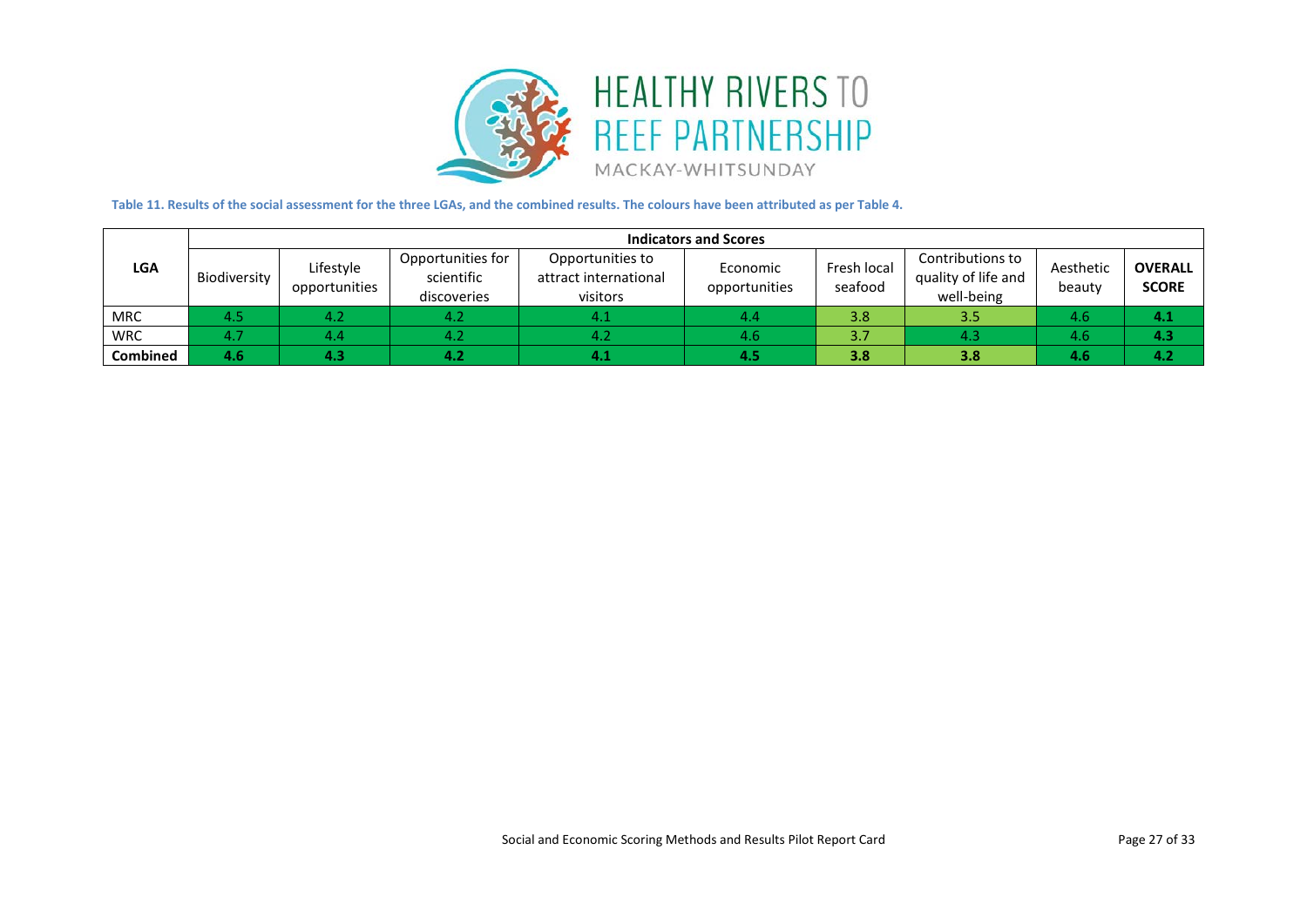![](_page_29_Picture_0.jpeg)

### **8.1. Contextual Economic Data**

In the absence of the *Direct market contribution* data and results for the pilot report card, during the process of the development of the pilot report card the following regionally relevant economic data was obtained. This information is relevant for the 2013-14 financial year for the Mackay-Whitsunday region:

- **Commercial fish catch** data<sup>[1](#page-29-0)</sup> shows that approximately 1,300 tonne (t) of commercial fish were caught within grids in the Mackay-Whitsunday region. The three species groups with the highest catch were redthroat emperor (123 t), coral trout (284 t), and prawn (304 t);
- **Tourism** data<sup>[2](#page-29-1)</sup> from the Mackay region (i.e. within the boundaries of the MRC and IRC) from the 2013-14 financial year had the following results:
	- Tourism industry worth \$342.8 million in direct overnight visitor expenditure
	- 6% of employees in the region were involved in the tourism industry
	- 6,000 people were employed directly and indirectly in the tourism industry
	- Overall economic impact of the industry was \$600 million
	- 3.5% of the regional economy is related to the tourism industry
- **Resources industry** data<sup>3</sup> from the Mackay Regional Council and Whitsunday Regional Council LGAs shows:
	- **•** Direct contributions (wages paid to direct employees, community contributions and the purchases of goods and services from local businesses):
		- Employment wages = \$689 million (paid to full time employees (excluding contractors) directly employed by the sector)
		- 5,287 full time employees in the region
		- \$2.6 billion in goods and services purchased locally
		- **Purchases made from at least 1324 local businesses**
	- Flow-on contributions (spending by the resources sector supports additional employment and Gross Regional Product, GRP):
		- $\blacksquare$  Total GRP = \$2.2 billion
		- 26,904 full time employees
		- TOTAL industry economic contribution to the region = \$5.4 billion
			- 32,191 full time employees
			- \$95 million out of \$2.5 billion in royalties (spent on schools, roads, and hospitals to the benefit of all Queenslanders)
- **Sugarcane industry**<sup>[4](#page-29-3)</sup> from the region shows that:
	- Economic contribution of the industry to the region was approximately \$488M in sugar sales alone

<span id="page-29-0"></span> <sup>1</sup> Data source: QFish database, query included: Logbook type: Commercial; Fishing Methods: Beam Trawl, Danish Seine, Line, Net, Otter Trawl, Pot; Grids M21, M22, M23, N21, N22, N23, N24, O21, O22, O23, O24, O25, O26, P22, P23, P24, P25, P26, Q22, Q23, Q24, Q25, R24, R25.

<span id="page-29-1"></span><sup>2</sup> Data source: Mackay Tourism

<span id="page-29-2"></span><sup>3</sup> Data source: Queensland Resources Council

<span id="page-29-3"></span><sup>4</sup> Data source: Canegrowers Mackay, and Queensland Sugar Limited 2013/14 Annual Report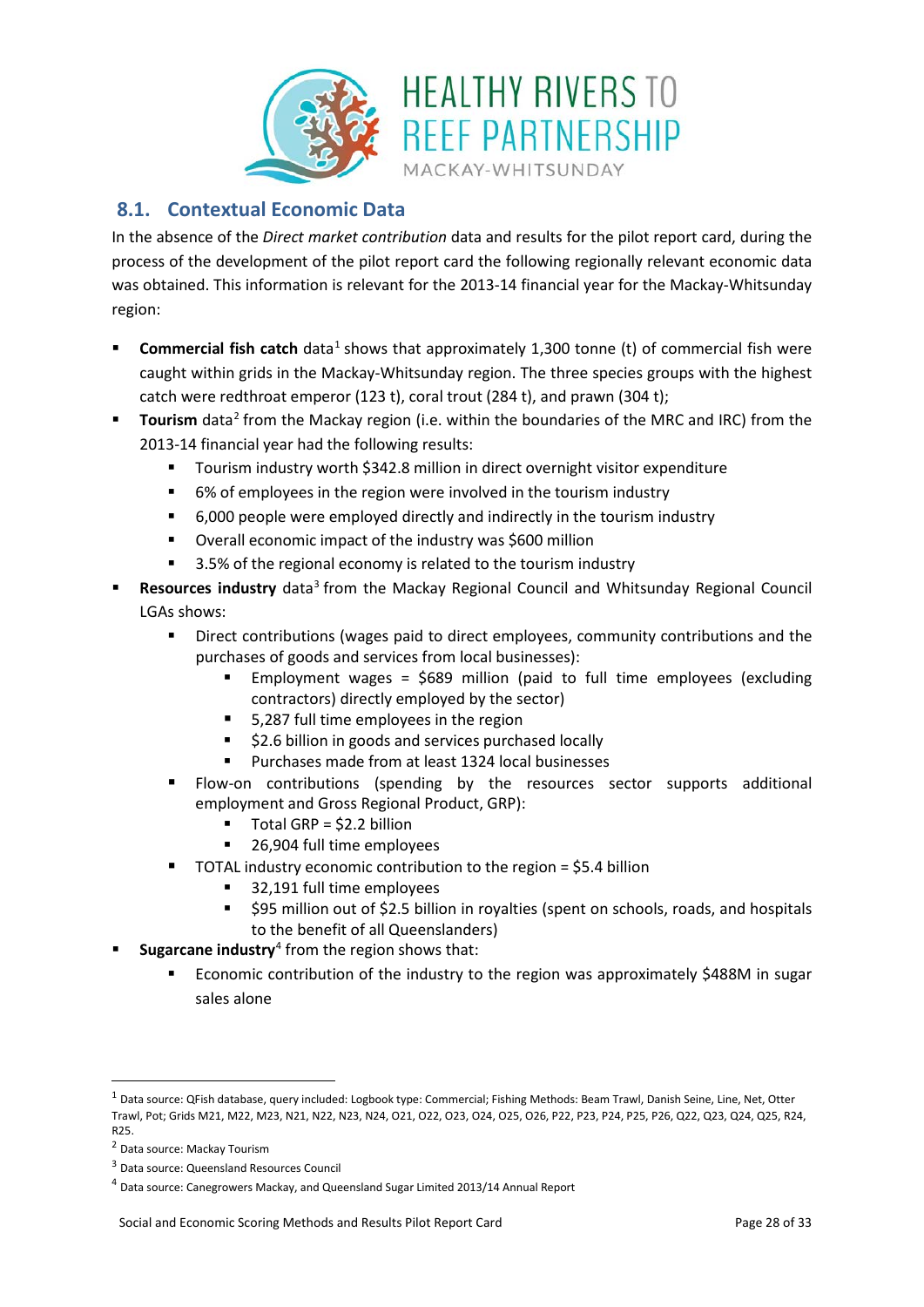![](_page_30_Picture_0.jpeg)

- Regional employment includes that generated through 900 cane farming entities, cane harvesting and haul-out units, ancillary facilities and industries, and approximately 1140 mill employees (including seasonal employees)
- 3.765 M tonnes of raw sugar handled through the bulk sugar terminals
- Ports<sup>[5](#page-30-0)</sup> in the region show:
	- **315.1 M tonnes of throughout through Queensland Ports**
	- 43% of all Qld throughput for the three ports in the MW Region

<span id="page-30-0"></span> <sup>5</sup> Data source: North Queensland Bulk Ports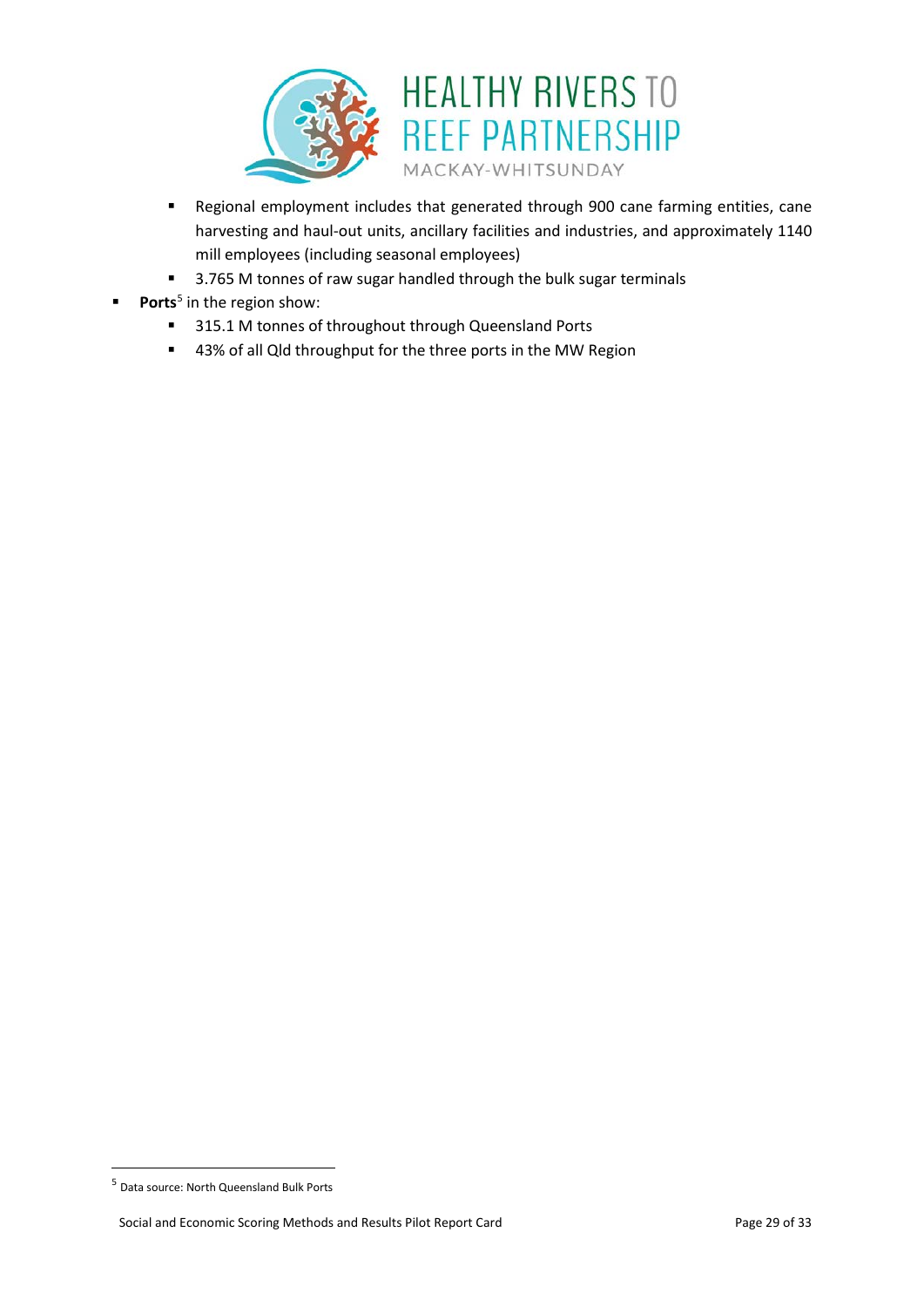![](_page_31_Picture_0.jpeg)

#### **9. Additional Information**

Information on the diversity of waterway users was collected through the NERP Projects and will be collected through subsequent surveys for the report card on the following demographic attributes:

- **-** Home town;
- **Example 2** Language spoken at home;
- **IDENTIFY AS Aboriginal, Torres Strait Islander;**
- **Traditional Owner;**
- **•** Occupation;
- **Income;**
- **Gender**;
- Age;
- **Family structure; and**
- Socio-economic status.

This demographic information may be presented in subsequent report cards as contextual information.

Other sets of useful contextual information that will be collected and may be presented in the report card include:

- Information on frequency and type of use of the waterways. This information may also be included in the report card for context; and
- Information on community stewardship (in terms of the number of active community groups (e.g. Landcare, etc.) in the region; and the number of total volunteer hours total per year).

Data relating to the first point is collected as part of the surveys currently. Data to inform the second point would be easily collected from regional bodies and conservation groups. This data would also provide further linkage to the stewardship reporting in the report card, and the following social objectives:

- Provide local communities with the latest available information about the current condition of their waterways and ecosystem health and the link to on-ground management practices; and
- Gauge the stewardship of key industries and communities in the region, as they relate to the waterways.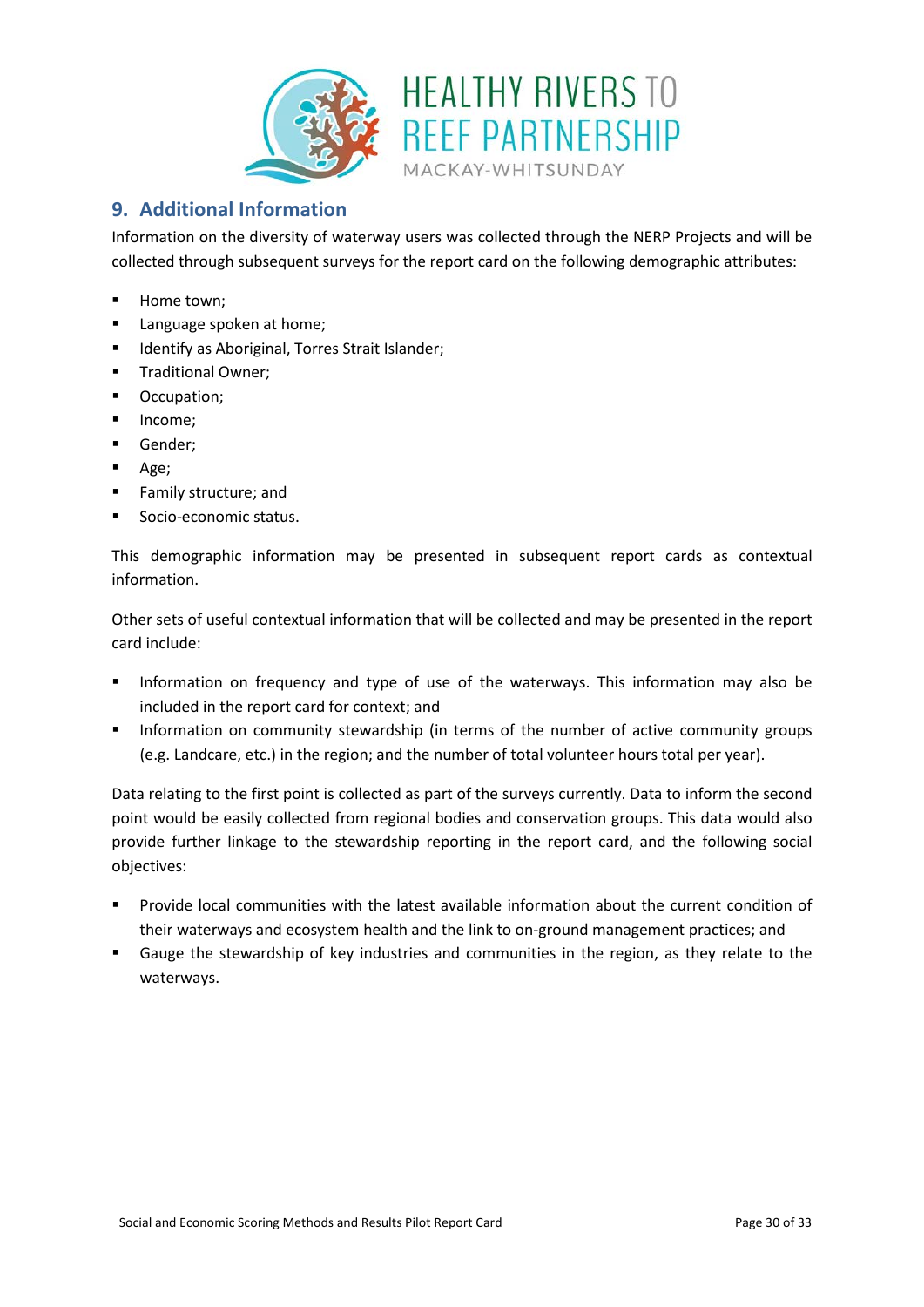![](_page_32_Picture_0.jpeg)

#### **10.Limitations and Recommendations**

Following the release of the pilot report card, the program design, indicators, and scoring methods will be reviewed to determine any aspects that require improvement.

Particular focus will be given to:

- Developing a survey which aligns with NERP Project 10.1 and 10.2 and provides information relevant to the freshwater environment in the region, as well as infilling any identified gaps relevant to the region (i.e. access questions) and gaining more response from the IRC LGA. As part of this process, the survey length will be reviewed, as well as all questions and any redundancies or less critical questions;
- Revising the scoring methods and weightings to determine they are relevant (review NERP Project 10.2 for guidance on perceptions and importance placed on different aspects);
- Reviewing data within the NERP Project 10.2 and include community's perception of contribution by different industries to their quality of life – could add an extra dimension to the *Value of waterways* and *Direct market contribution* assessments;
- Working through the *Direct market contribution* assessment data sources, indicators, and scoring/weighting system (including adding in resources industry, and refining the industries currently proposed; and
- Reviewing the confidence around the survey questions and results relevant to the Mackay-Whitsunday region.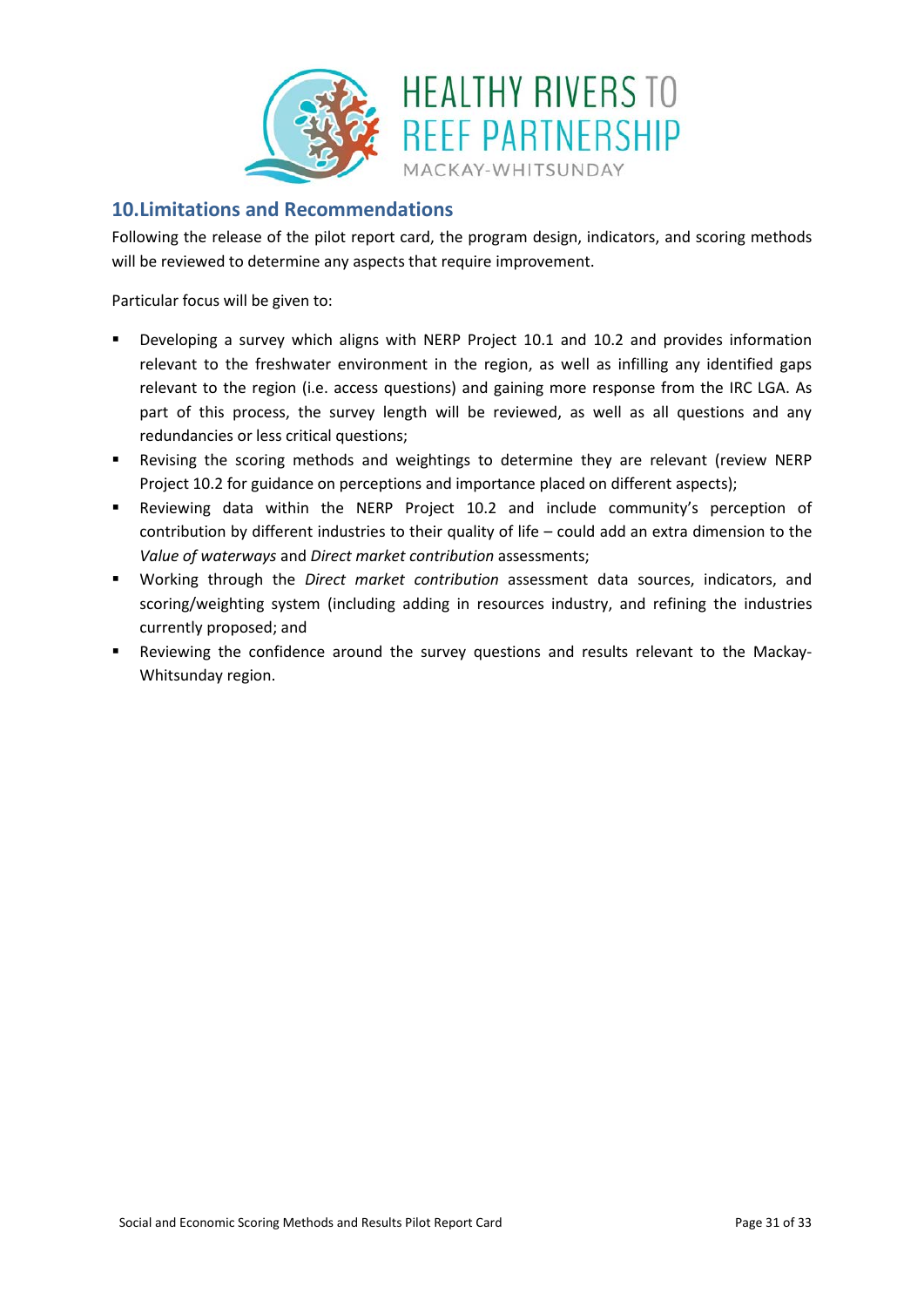![](_page_33_Picture_0.jpeg)

#### **11.Cultural Objectives and Indicators**

Cultural objectives and indicators will be developed and included in the next report card. The development will be documented in a separate report, but the objectives will likely include:

- **Report on trends in Indigenous cultural heritage sites and values;**
- Report on trends in non-Indigenous cultural heritage sites and values;
- Report on trends in Indigenous and non-Indigenous connection to the region's coastal lands and waterways; and
- Ensure Indigenous and non-Indigenous heritage including natural, aesthetic, historic, scientific, and social values are identified, conserved and managed in partnership with the community.

The cultural objectives and indicators will be progressed with local Indigenous representatives and reference groups.

#### **12.Acknowledgments**

The Technical Working Group would like to acknowledge the input of the Social and Economic subgroup into developing this body of work, in particular Renae Tobin, Margaret Gooch, John Rolfe, Natalie Stoeckl, and Nadine Marshall.

Additionally, this work would not be possible without the previously collected data from the NERP 10.1 and 10.2 projects.